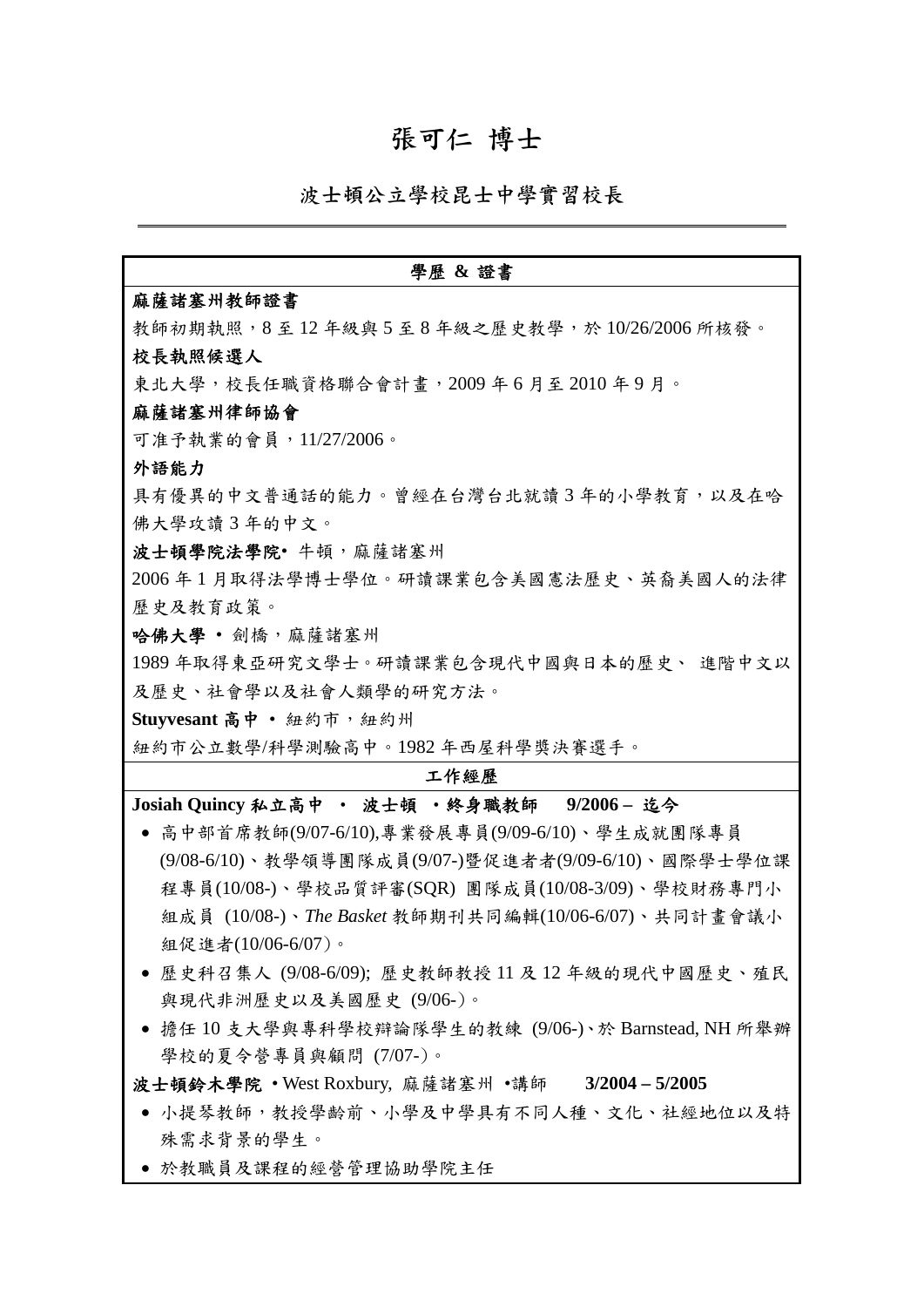**Crimson** 投資與貿易公司 • 牛頓、麻薩諸塞州 • 經營者 **10/1995 – 5/2004**

- 一家投資股本與應收債務工具的私人財務公司創辦人及經營者
- 小企業現金流量管理
- Newton-Needham 商會成員, 1997-2000

公共諮詢服務委員會• 波士頓 •青少年部門實習生 **1993** 年夏季

• 代表貧困的青少年委託人出席波士頓少年法庭的少年犯罪事件—傳訊、保釋聽 證會、審判前之聲請、自行裁定以及處分及緩刑聽證會等等

首席檢察官辦公室 **(Scott Harshbarger)** • 波士頓 • 實習生 **1992** 年夏季

• 侵權部門法定代理人助理,審判前備忘錄之研究及撰寫

**Testa, Hurwitz & Thibeault** • 波士頓 • 法務助理 **10/1990 – 8/1991**

• 擔任首次公開發行、私募集資、債權融資、風險資本形成;、一般的公司交易之 財務律師助理。

#### 社交經歷

波士頓辯論聯合會•波士頓,麻薩諸塞州

- 指導委員會委員
- 非盈利組織,協助聯合會從志願性發展專業性,有\$385K 經費預算服務來自 10 所波士頓公立学校 170 個高中學生成為辯論員

波士頓鈴木學院• West Roxbury,麻薩諸塞州 **9/2005 –**迄今

- 董事會成員
- 維持音樂學校的穩定財政,並提供獎學金給有色人種或低收入戶想學音樂之兒 童,以確保學校小提琴演奏與音樂訓練課程之實施
- 本校於 1978 建立於麻薩諸塞州,自始就保持為一間提供給最多元的種族、人 種及經濟地位學童小提琴教學課程的音樂學校

波士頓市歌唱家• Dorchester, 麻薩諸塞州 **9/2007 –** 迄今

- 指導委員會委員
- 創始於新英格蘭音樂學院的社區擴展計畫組織,負責訓練中小學(K-12)學生的 演唱技能、音樂能力以及表演技能,積極招募來自波士頓地區多元族群與不同 社經背景的學生成員。

**Twelve-Step Recovery Fellowship** • 聖安東尼奧,德州 **2002 –**迄今

- 信託董事會成員(2005-)、司庫 (2006-)、財務及營運委員會主席 (2006-)、新英 格蘭區域主席 (2006-)、地方召會司庫 (2002-05)
- 基金會著重於個人心靈與責任的發展,以及健全的個人與家庭關係。

波士頓 中文福音教會 • 波士頓中國城& 牛頓,麻薩諸塞州 **1988 –**迄今

- 執事會成員(1994-98)、社會責任委員會主席及司庫 (1991-2005)、建築取得與 資金籌募委員會(2002-03)、地方召會的共同發起人 (2004-06)、國中學童主日 學教師 (1995-97)
- 協商取得美金 250 萬元於牛頓的教堂建立基金 (2002-03)
- 教堂由華人移民建立,教會提供廣東話、普通話及英語的禮拜服務,並提供社 會服務給英語為第二外語的人士及美國公民。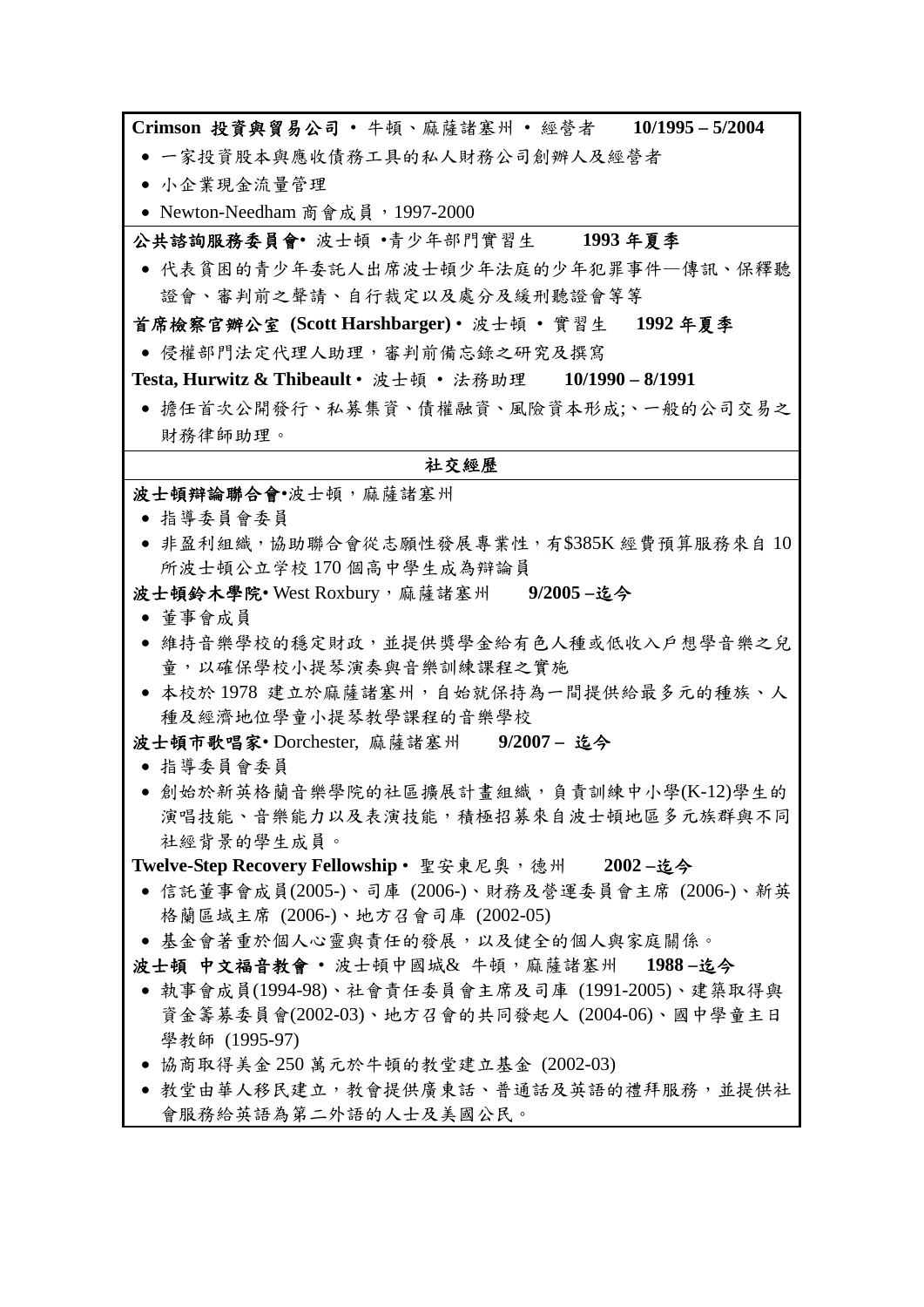#### RICHARD K. CHANG

226 Winchester Street • Newton, MA 02461 • (617) 965‐2550 •

richard.chang.esq@gmail.com

#### **EDUCATION & CREDENTIALS**

#### **Massachusetts Educator's License**

Preliminary licensure in history teaching, grades 8‐12 and 5‐8, issued 10/26/2006.

#### **Candidate for Principal Licensure**

Northeastern University, Principal Residency Network Program, 6/2009‐8/2010.

#### **Bar of Commonwealth of Massachusetts**

Member admitted for practice, 11/27/2006.

#### **Foreign Language Proficiency**

Competent in conversational Mandarin Chinese. Attained three years of Chinese language studies at Harvard University and three years of elementary school education in Taipei, Taiwan.

#### **Boston College Law School** • Newton, MA

J.D., January 2006. Course studies included American constitutional history,

Anglo‐American legal history, and education policy.

#### **Harvard University** • Cambridge, MA

A.B. in East Asian Studies, 1989. Course studies included modern Chinese and Japanese history, advanced Chinese language and research methods in history, sociology and social anthropology.

**Stuyvesant High School** • New York, NY

Public math/science exam high school in New York City. Westinghouse Science Talent Search Finalist, 1982.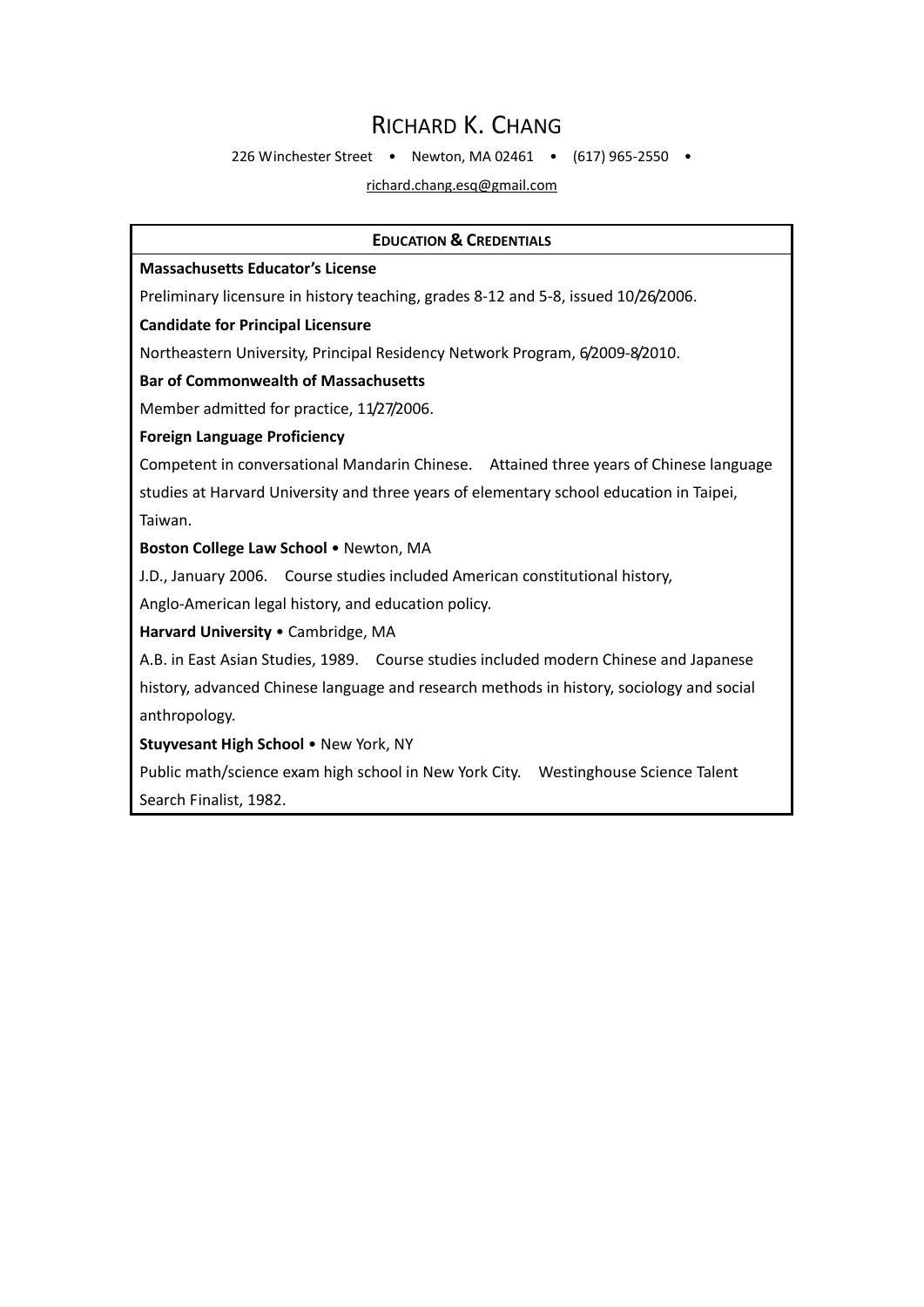#### **EMPLOYMENT EXPERIENCE**

**Josiah Quincy Upper School** • Boston • Permanent Teacher **9/2006 – Present** • Instructional Leadership Team member (9/07‐) and facilitator (9/09‐6/10), International Baccalaureate program co‐coordinator (10/08‐), High School Team leader (9/07‐6/10), Student Success Team co‐coordinator (9/08‐6/10), Professional Development coordinator (9/07‐6/09), school quality review (SQR) team member (10/08‐3/09), *The Basket* faculty journal co-editor (10/06-6/07), school finance task force member (10/08-), common planning time group facilitator (10/06‐6/07) • History subject leader (9/08-6/09); history teacher in modern Chinese history, colonial and modern African history and American history,  $11^{th}$  &  $12^{th}$  grades (9/06-) • Coach of varsity and junior varsity debate team students (9/06‐), coordinator and counselor of school summer camp in Barnstead, NH (7/07‐) **Suzuki Institute of Boston** • West Roxbury, MA • Instructor **3/2004 – 5/2005** • Violin teacher to beginning pre‐school, elementary and middle school students of diverse ethnic, cultural, socioeconomic and special needs background • Assistant to institute director in staff and program administration **Crimson Investments & Trading Company** • Newton, MA • Proprietor **10/1995 – 5/2004** • Founder and operator of a private finance company investing in capital stock and debt instruments • Cash flow management for small businesses • Newton‐Needham Chamber of Commerce member, 1997‐2000 **Committee for Public Counsel Services** • Boston • Juvenile Div. Intern **Summer 1993** • Represented indigent juvenile clients in Boston Juvenile Court delinquency matters—arraignments, bail hearings, pre-trial motions, bench trials, and disposition and probation hearings **Office of Attorney General (Scott Harshbarger)** • Boston • Intern **Summer 1992** • Assisted tort division staff trial attorneys in pre‐trial memoranda writing and research **Testa, Hurwitz & Thibeault** • Boston • Legal Assistant **10/1990 – 8/1991** • Assisted corporate finance attorneys in initial public offerings, private equity placements, debt financing, venture capital formation and general corporate transactions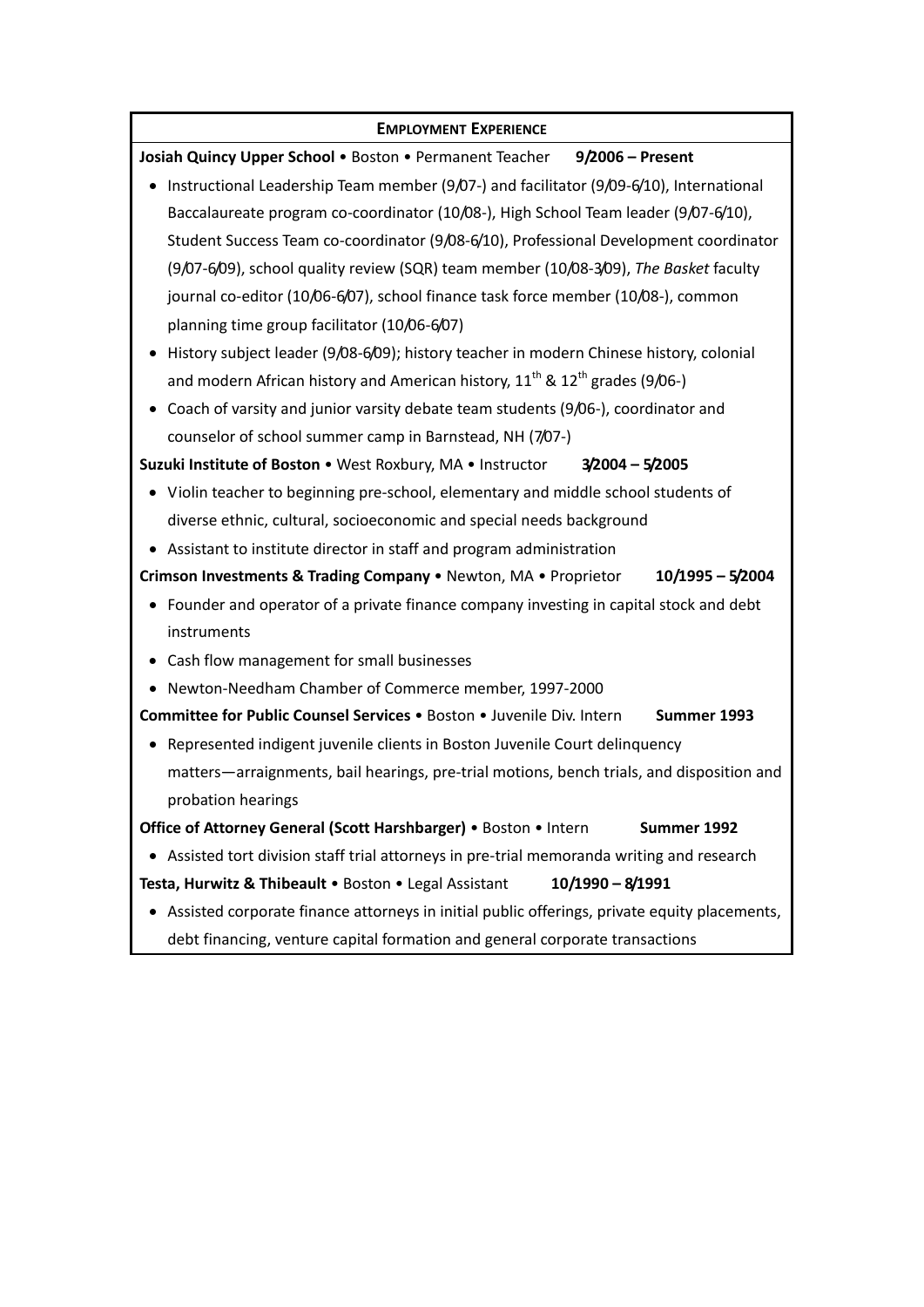#### **COMMUNITY EXPERIENCE**

#### **Boston Debate League** • Boston, MA **9/2007 – Present**

• Board of Advisors member

• Assisted league growth from a volunteer organization to a professional  $$501(c)(3)$ non‐profit corporation with a \$385K budget servicing over 170 high school student debaters from 10 Boston public schools

**Suzuki Institute of Boston** • West Roxbury, MA **9/2005 – 6/2010**

- Board of Directors member
- Maintained fiscal stability of the music school and ensured scholarship funding for children color or low‐income desiring to study in the school's violin and music training programs
- Founded in 1978, the school maintains one of the most racially, ethnically and economically diverse violin teaching programs in Massachusetts

**Boston City Singers** • Dorchester, MA **9/2007 – 6/2010**

- Board of Advisors member
- Originally founded as a New England Conservatory community outreach program, the acclaimed chorus group trains K‐12 students in voice development, musicianship and performance skills, and actively recruits children from all ethnic and socioeconomic communities in Boston

**Boston Chinese Evangelical Church** • Boston Chinatown & Newton, MA **1988 – Present**

- Board of Deacons member (1994‐98), social responsibility committee chair and treasurer (1991‐2005), building acquisition & capital fundraising committee (2002‐03), recovery ministry co-founder (2004-06), junior high Sunday school teacher (1995-97)
- Negotiated the acquisition of \$2.5 million church building in Newton (2002‐03)
- Founded by Chinese immigrants, the church offers worship services in Cantonese, Mandarin and English and social services such as English as Second Language and American citizenship programs

**Twelve‐Step Recovery Fellowship** • San Antonio, Texas **2002 – Present**

- Board of Trustees member (2005‐), Corporation Treasurer (2006‐), Board Finance & Operating Comm. chair (2006‐10), New England regional chair (2005‐06), local group treasurer (2002‐05)
- Fellowship focuses on developing personal spirituality and responsibility, and healthy personal and family relationships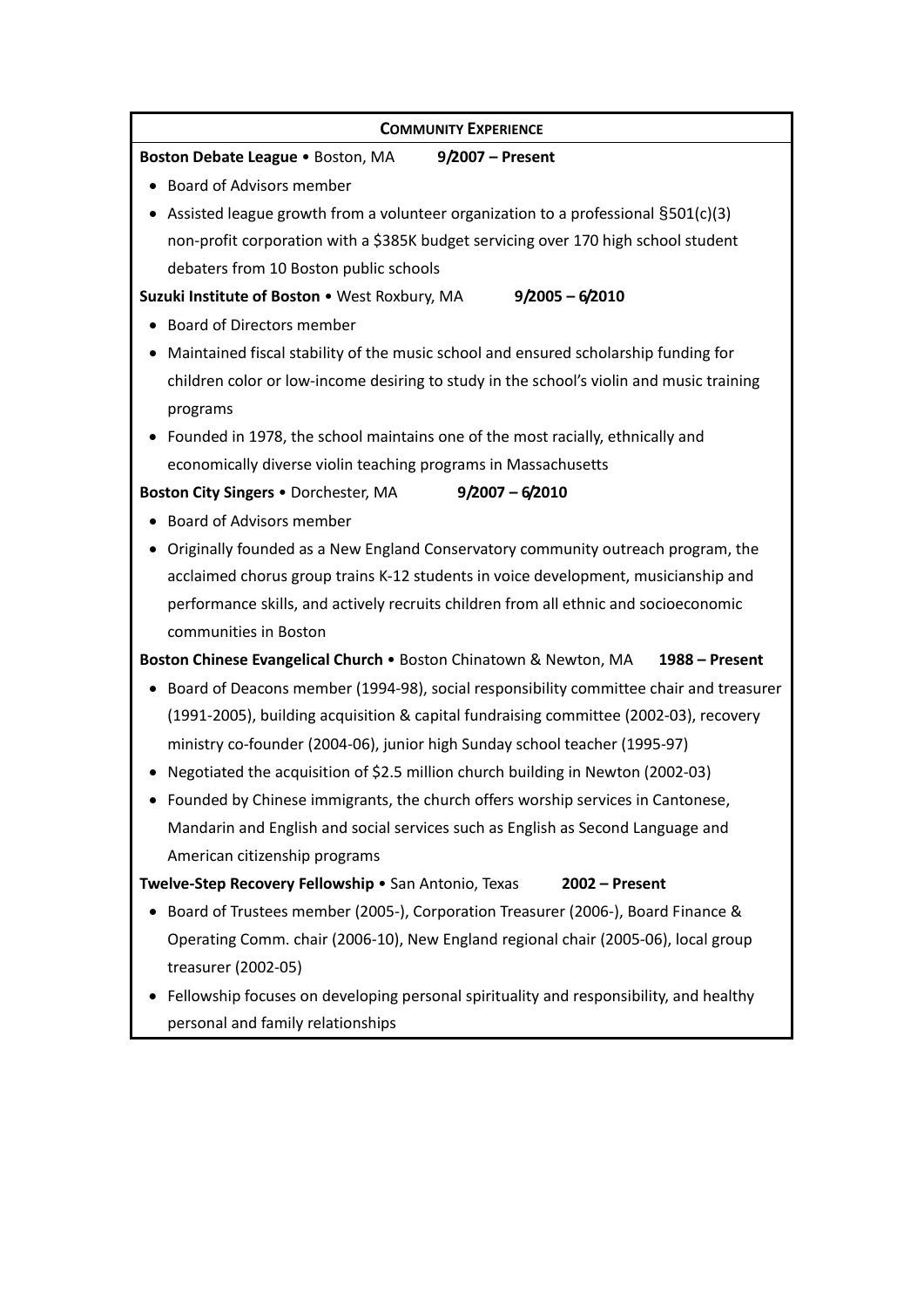|    | 以上 识 比 丄 イト 子 イメ ĭメ                    |
|----|----------------------------------------|
|    | 1994-1997 麻薩諸薩大學都市領導博士                 |
|    | 1982-1983 東北大學經濟政策與規畫碩士                |
| 學歷 | 1978-1982 東北大學經濟學學士                    |
|    | 麻薩諸薩州小學校長與副校長資格                        |
|    | 麻薩諸薩州教育視導資格                            |
|    | 2009-<br>麻薩諸薩州中國城昆士學校                  |
|    | 1991-2009/6<br>麻薩諸薩州克蒂斯基爾德學校           |
|    | 校長資歷                                   |
|    | 訓練及課程發展的行政主管                           |
|    | 考核全體學校成員之表現                            |
|    | 管理學校經費預算及基金運作                          |
|    | 建構學校與當地社區的夥伴關係並分配資源                    |
|    | 擔任學校諮詢委員會/LT/MLT首席委員                   |
|    | 負責與家長及監護人溝通<br>6/2009                  |
|    | 英语学習諮詢理事會主席                            |
|    | 1999-2009                              |
|    | 東波士頓女青年會指導委員會委員                        |
|    | 1/1995-9/1997 波士頓公立學校                  |
| 經歷 | 教學生涯小組成員                               |
|    |                                        |
|    | 被該組主任任命為學校系統教學方案領導教師職涯之海外發展、<br>執行與評鑑。 |
|    | 1/98-6/98 西門學院 波士頓 麻薩諸薩州               |
|    | 1/1998-6/1998 波士頓特殊需求諮詢理事會委員           |
|    | 向特殊需求部門主任指導與推薦少數族群學生招募事宜               |
|    | 9/1990-6/1991 哈佛肯特小學查理斯城麻薩諸薩州          |
|    | 副校長                                    |
|    | 組織學生校車與學校活動                            |
|    | 管理學生訓練議題                               |
|    | 與非英語為母語學生之家長溝通                         |
|    | 9/1986-6/1990 哈佛肯特小學查理斯城麻薩諸薩州          |
|    | 雙語華文教師                                 |

何少華博士 波士頓昆士小學校長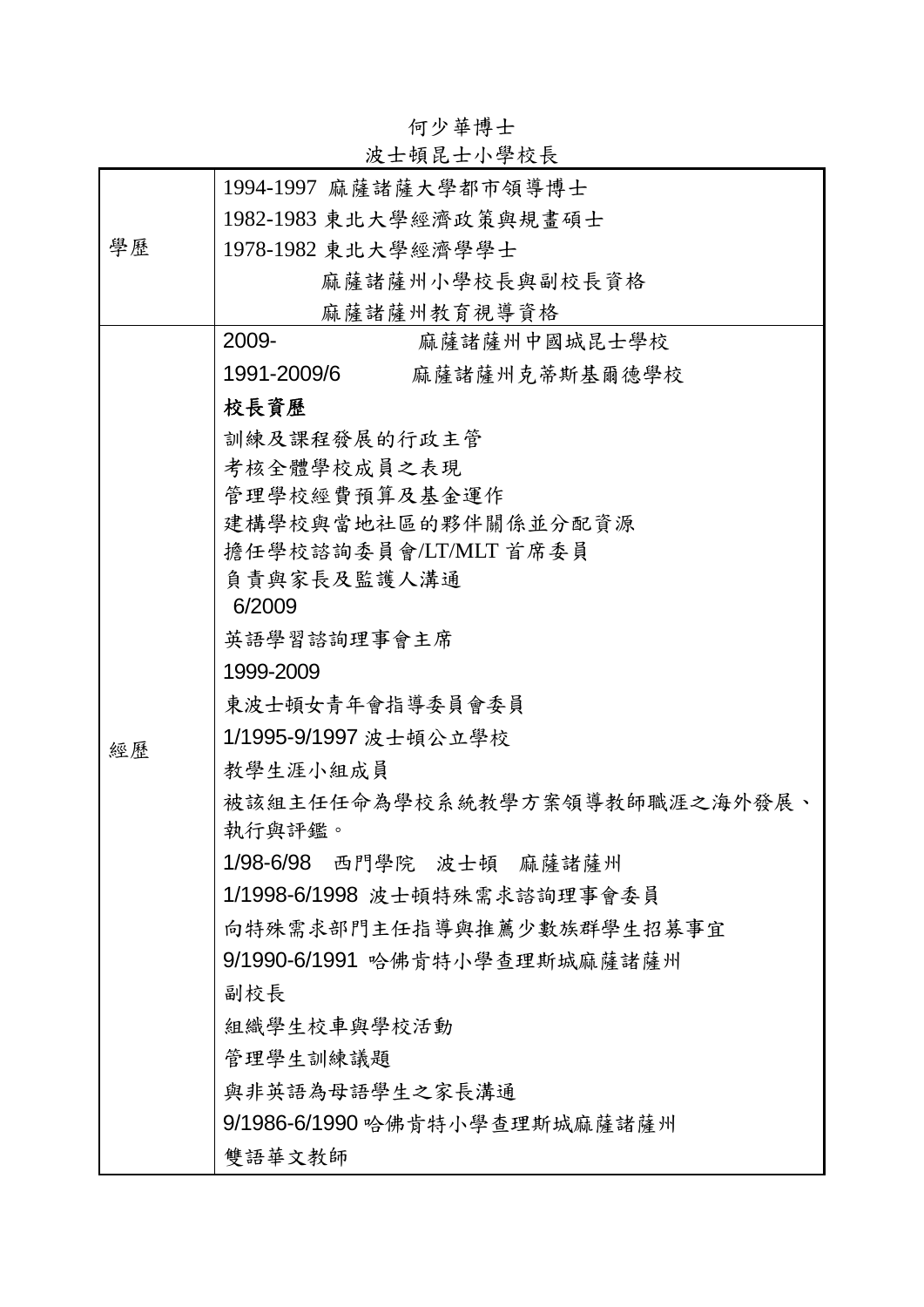|      | 小學雙語教師                          |  |
|------|---------------------------------|--|
|      | 擔任小學數學教師,並在國家科學基金會負責數學改革方案      |  |
|      | 指導五年級華人移民學生                     |  |
|      | 擔任電腦資訊科技行政主管,在班級教室執行整合學習系統(ILS) |  |
|      | 1986-1988 東北大學 ABCD 夏令營 麻薩諸薩州   |  |
|      | 電腦與數學教師 連續三個暑假指導市區高中電腦與數學課程     |  |
|      | 9/1983-6/1986 愛德華中學 查理斯城 麻薩諸薩州  |  |
|      | 數學、科學、雙語華語教師                    |  |
|      | 在中學指導數學、科學與健康教育                 |  |
|      | 協調在教室中執行企業方案 (Project Business) |  |
|      | 安排自願者將企業、財金、經濟等經驗導入教室           |  |
|      | 9/1982-6/1983 東北大學 麻薩諸薩州        |  |
|      | 研究助理 收集與分析經濟研究之資料               |  |
|      | 5/1973-9/1977 義大利佛羅倫斯國際組織       |  |
|      | 訓練助理員 義大利組織與促進各種會議,編輯新生的評鑑調查    |  |
|      | 麻薩諸薩州小學校長協會                     |  |
| 專業資格 | 小學校長國家協會                        |  |
|      | 波士頓小學校長協會                       |  |
| 語言專長 | 流暢的英文、廣東話、義大利文                  |  |
|      | 西班牙語及華語可以口語溝通                   |  |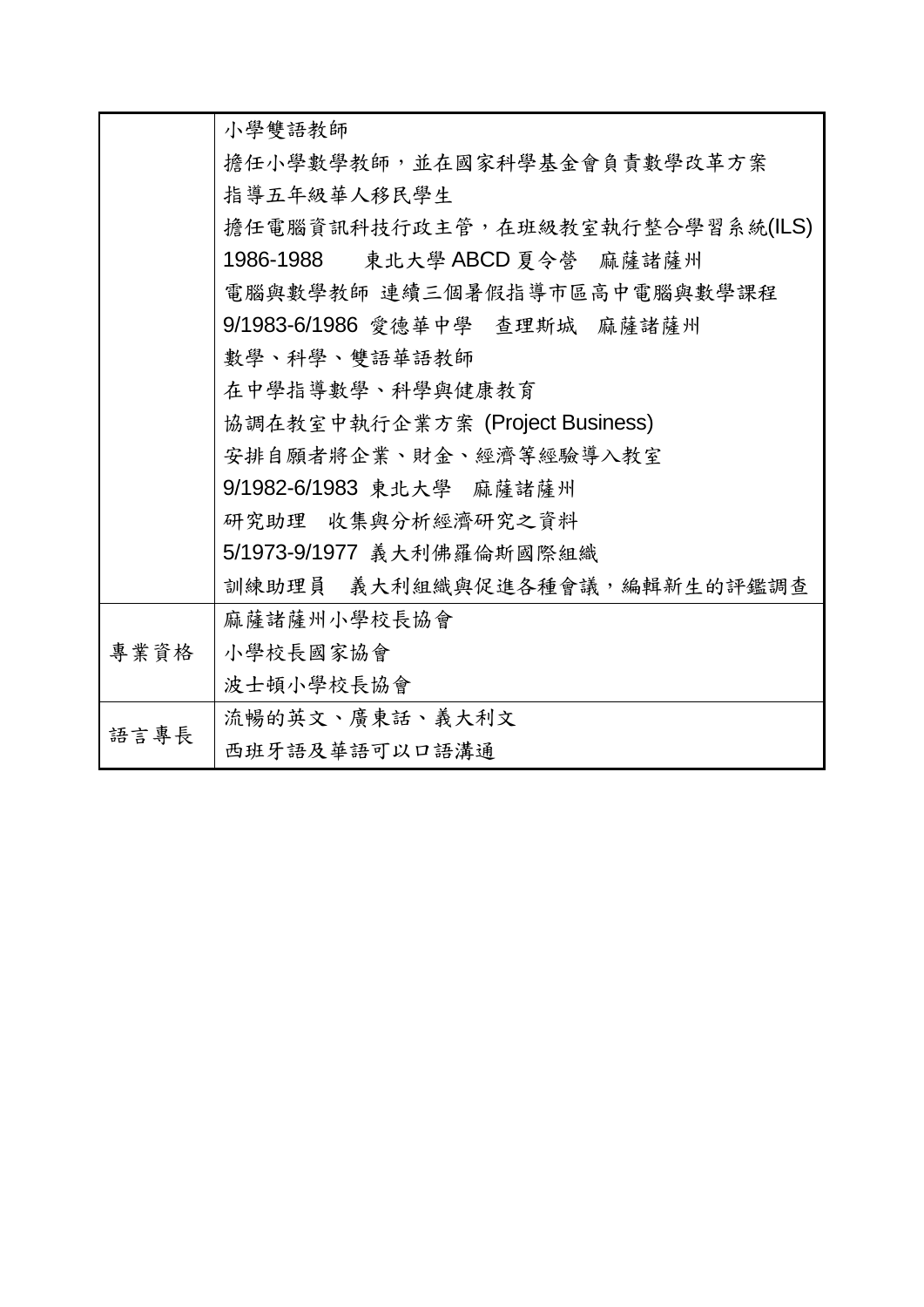

## *Effective Student Learning*



Richard K. Chang 張 可 仁博士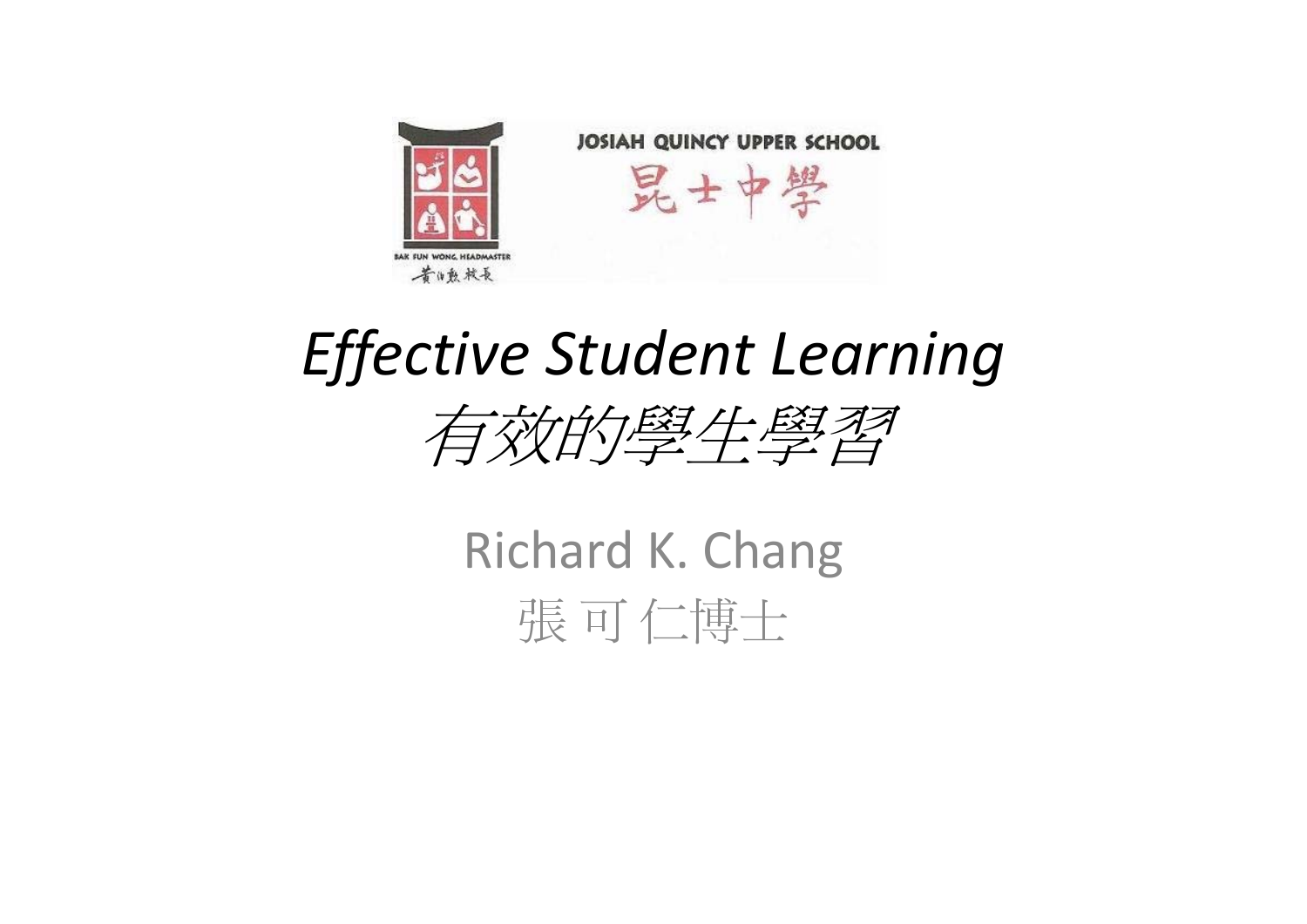

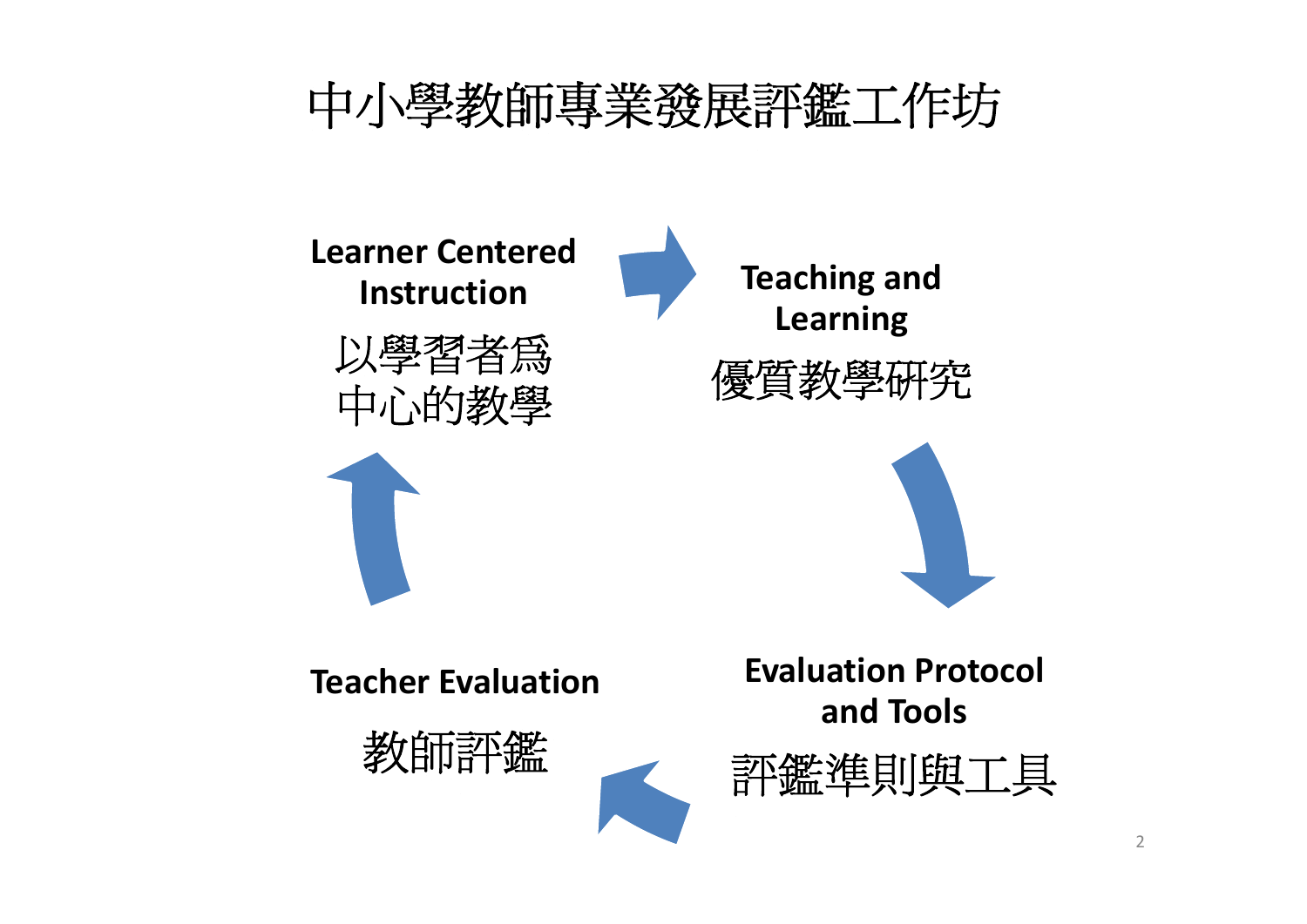# What is my target? 我的目標是什麼 How will I get there?

我如何能達成目標

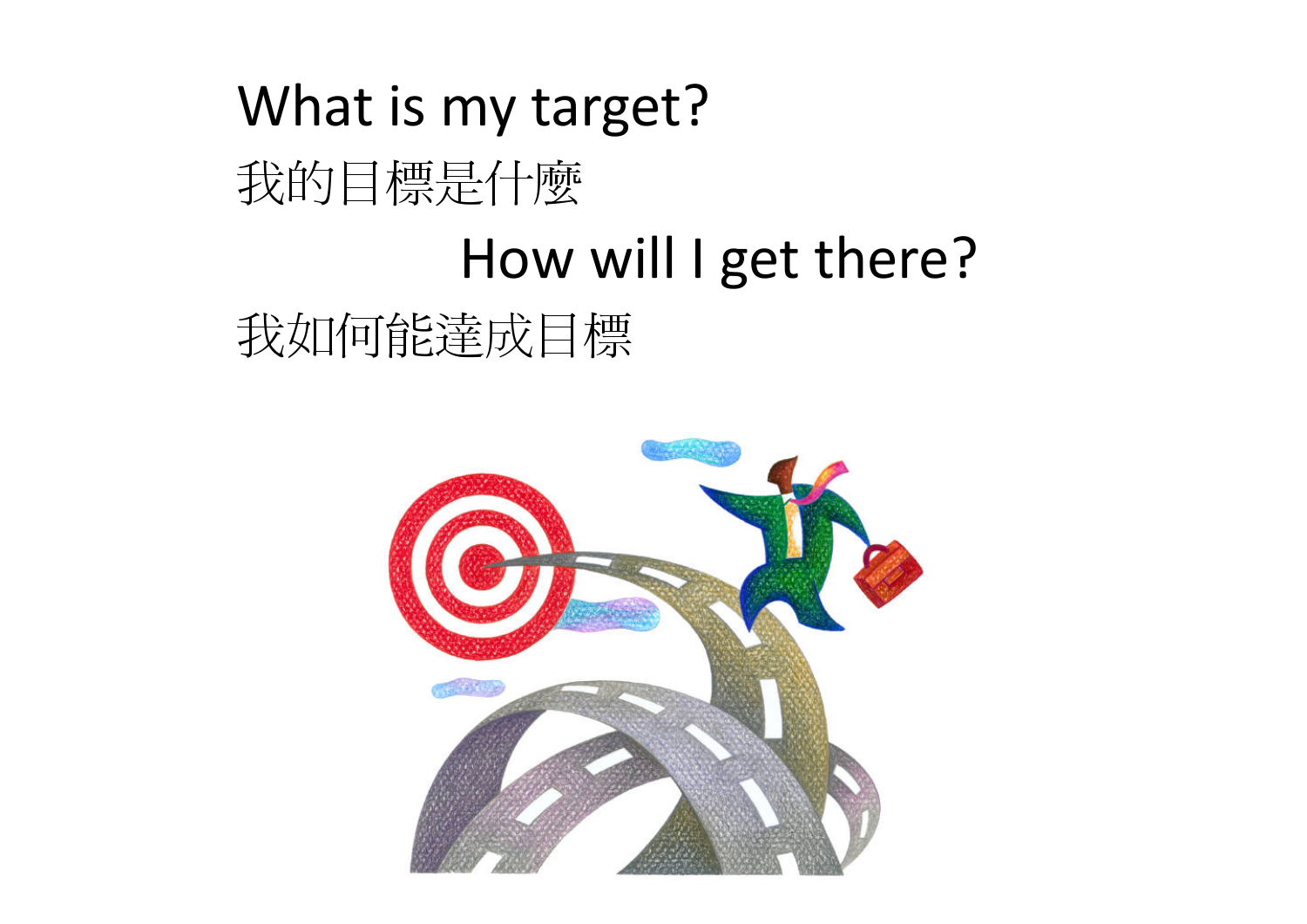Think, Pair, Share 思考, 配對, 分享



What are the important purposes for a school?

學校的主要目的有那些?

Which one do you think is the most important?

| 你認爲那<br>個最重要? |
|---------------|
|---------------|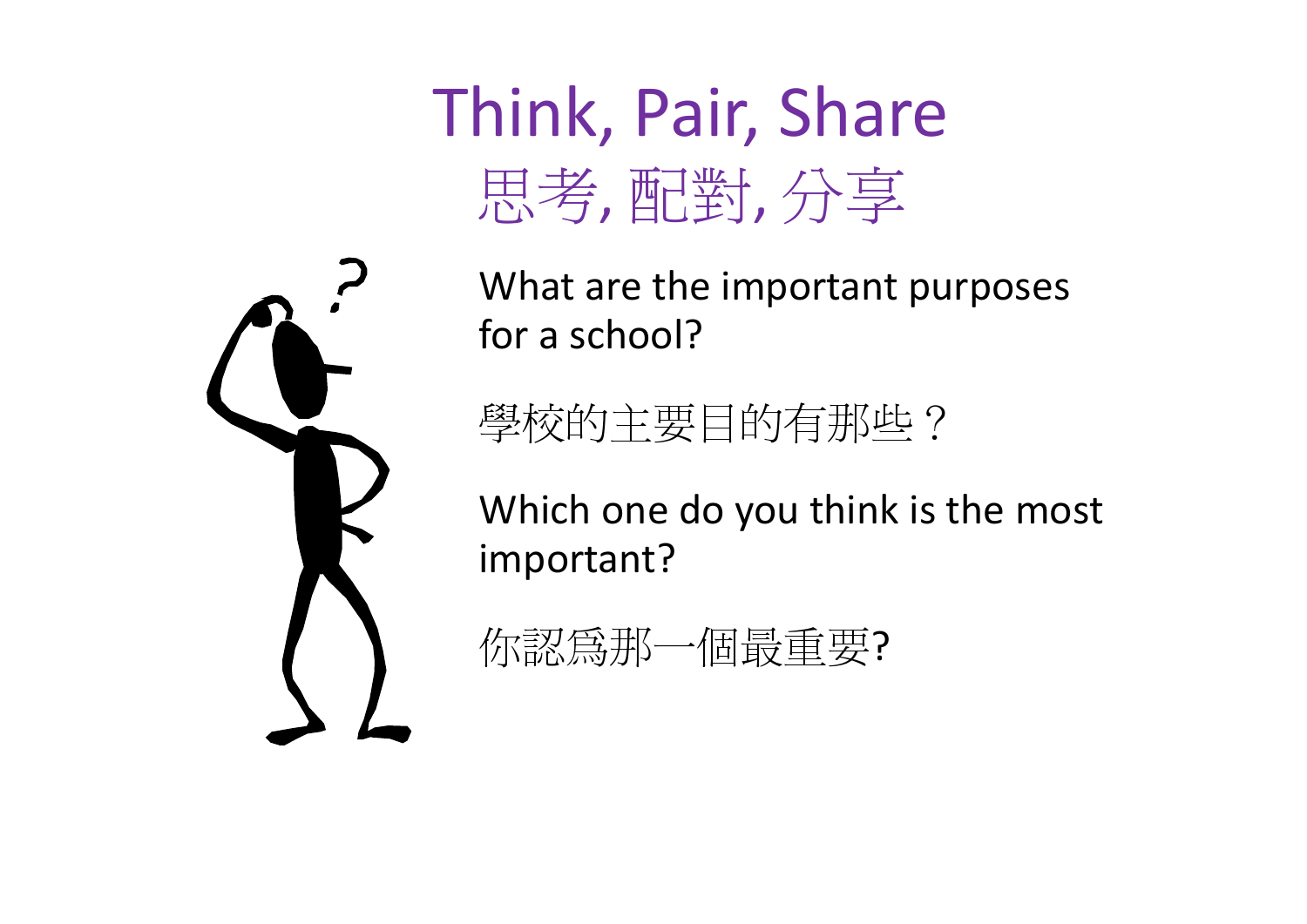## Think, Pair, Share 思考, 配對, 分享

In your mind, paint the picture of your ideal student.

在你心中彩繪理想中學生的圖像

Describe this student in words.

以字句來描述這名學生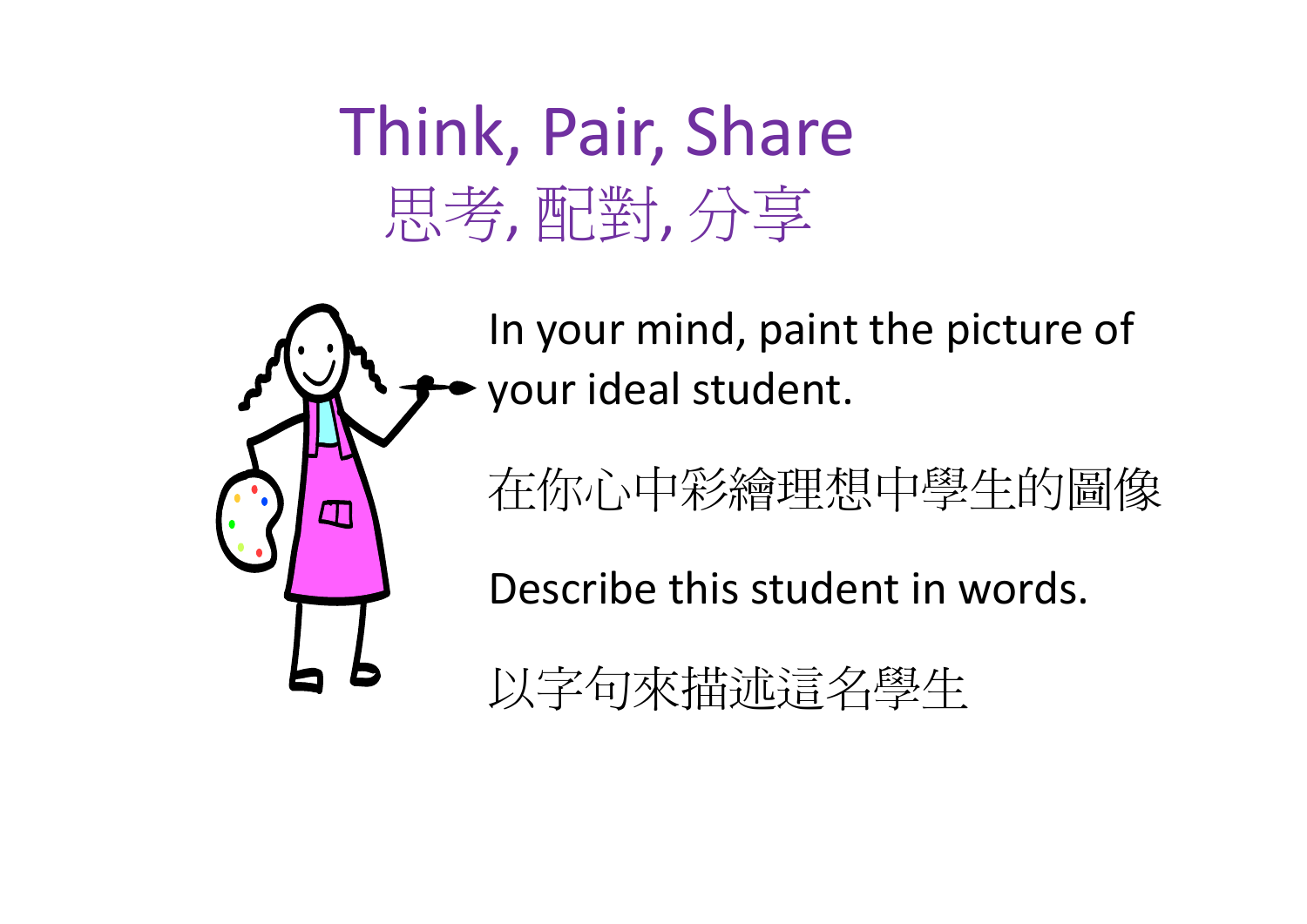

- Inquirer探究者
- Knowledgeable博學的
- •Thinkers思想家
- Communicators溝通者
- •Principled有原則的
- Open‐Minded豁達的
- $\bullet$ Caring關懷的
- $\bullet$ Risk‐Takers冒險者
- Balanced和諧的
- Reflective能反省的

http://www.ibo.org/programmes/profile/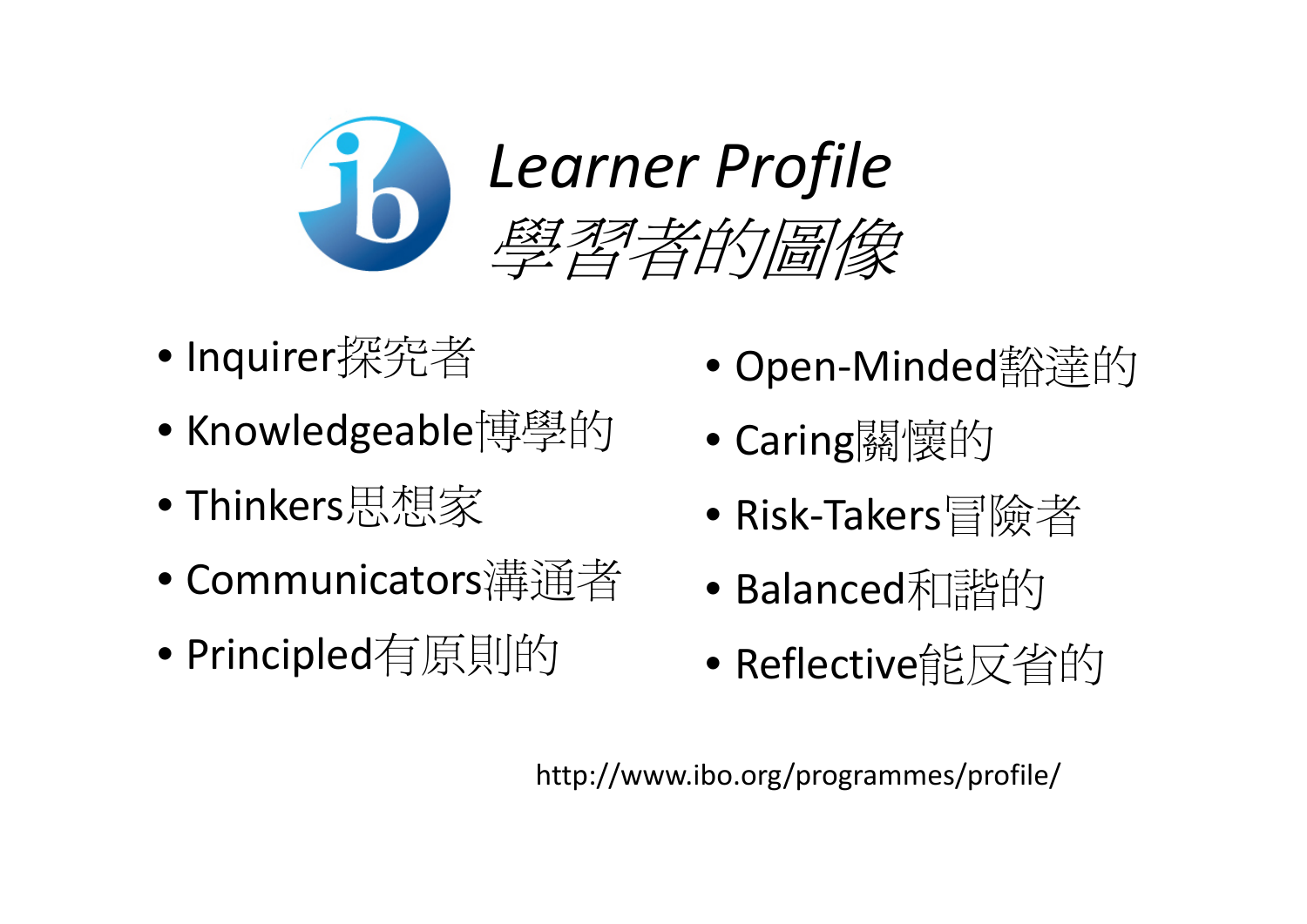# Think, Pair, Share 思考, 配對, 分享

Reflecting on your "ideal student," what elements of the IB Learner Profile might you want to consider adding?



回顧你的"理想的學生", 有什麼 關於IB學習者圖像的要素是你 可能考慮要增加的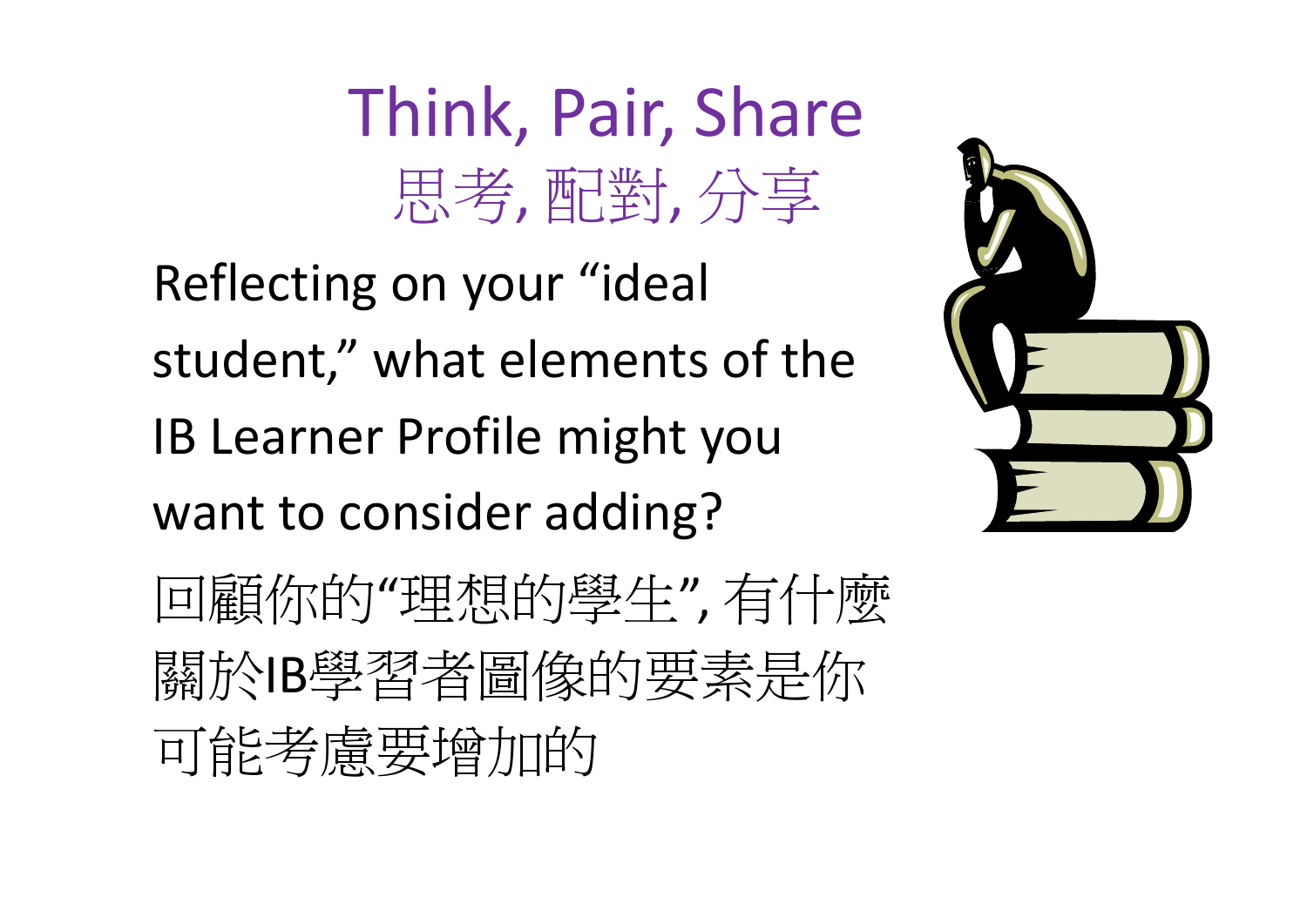#### **The Learning Pyramid**



\* National Training Laboratory – Bethel Maine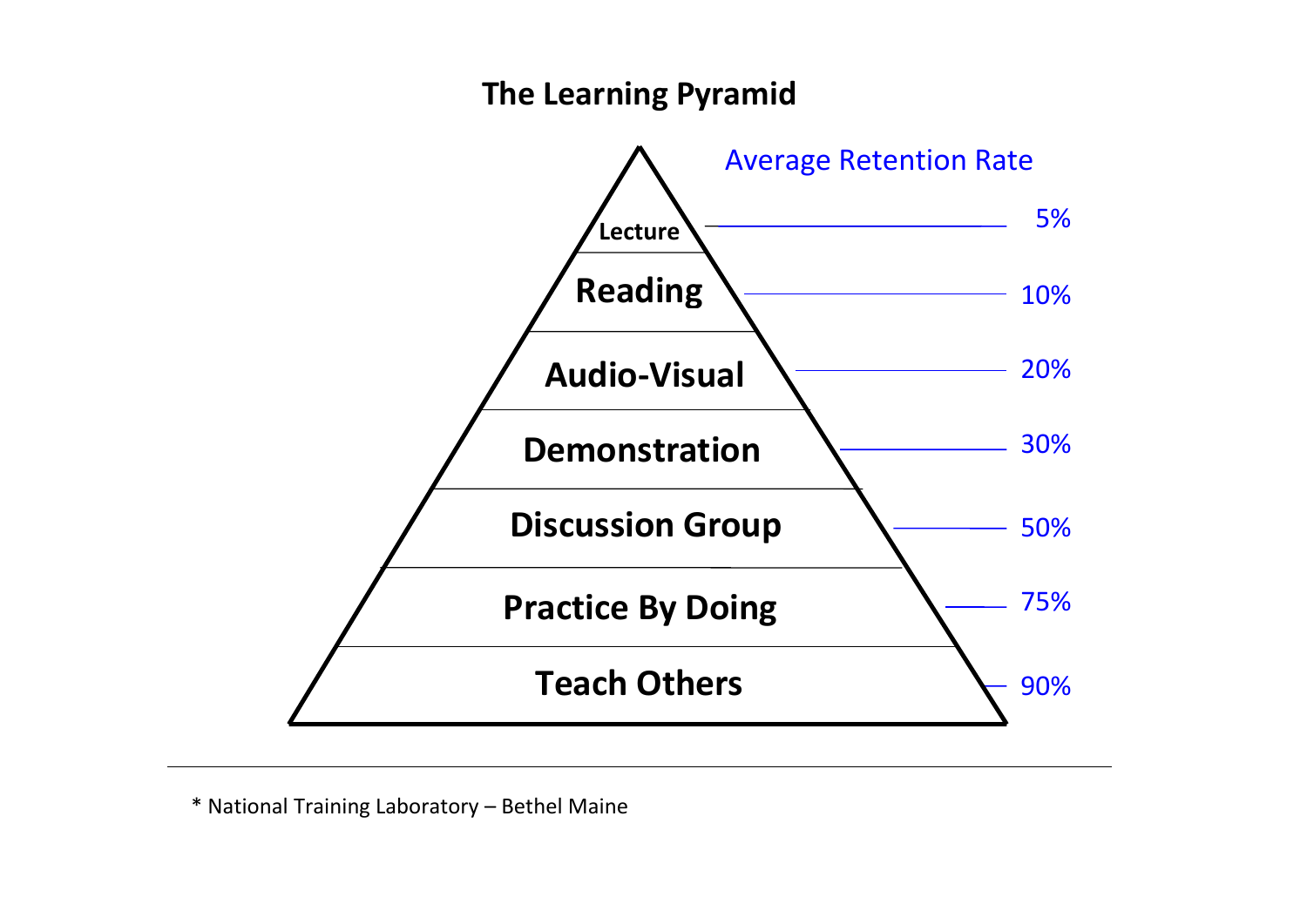

\* National Training Laboratory – Bethel Maine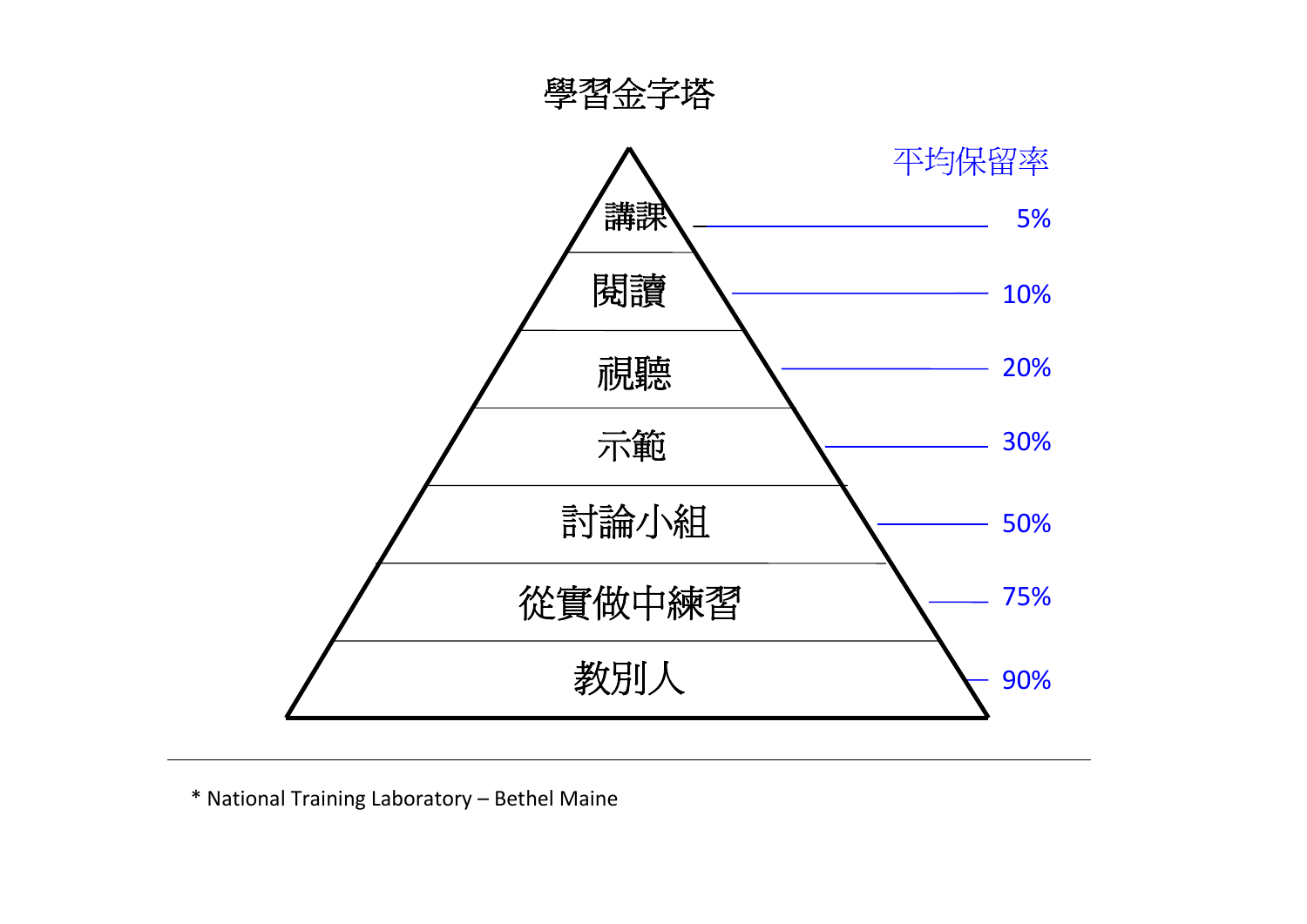# Think, Pair, Share 思考, 配對, 分享

Reflecting on the "learning pyramid," what are ways of learning that work best for you?

回顧"學習金字塔", 有什麼 學習的方法對你最有效?

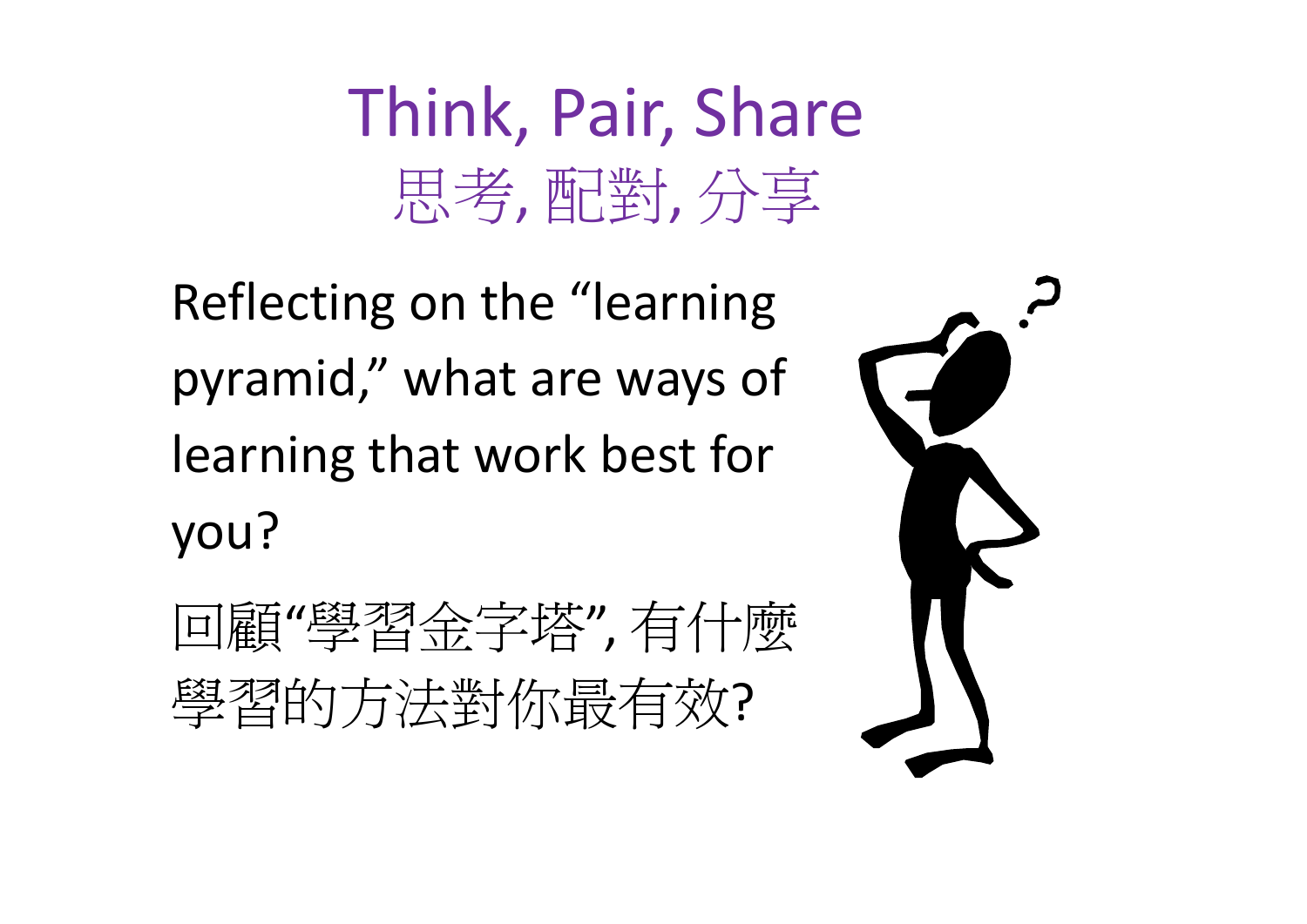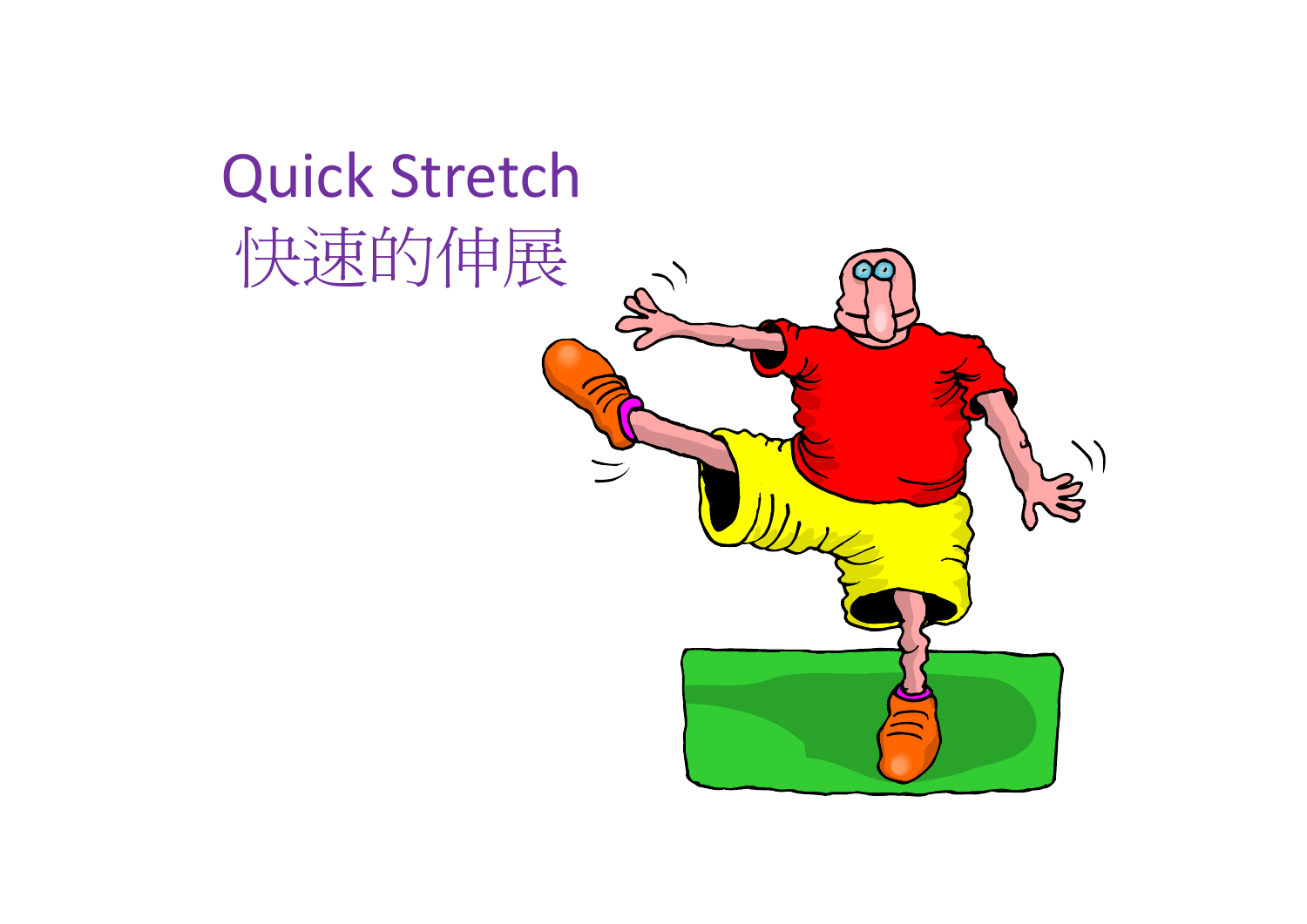

## **Student‐Centred Learning (SCL)** 以學生為中心的學習 Toolkit for Students, Staff and Higher Education Institutions 學生, 教職員及高等教育機構的錦囊袋

http://www.esib.org/documents/publications/SCL\_toolkit\_ESU\_EI.pdf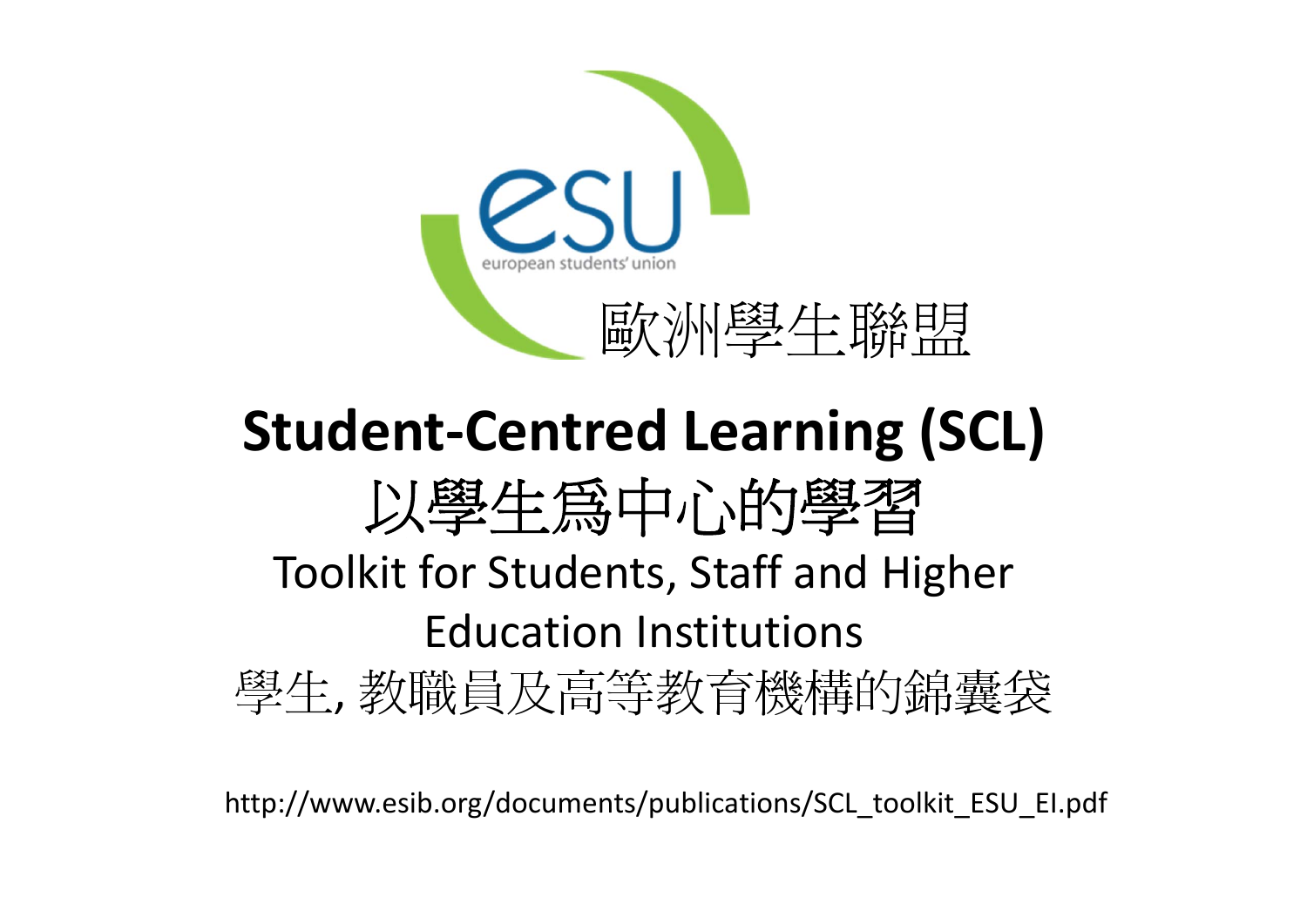### *Principle I*

### **SCL requires an ongoing reflexive process**

Part of the underlying philosophy of SCL is that no one context can have one SCL style that can remain applicable through time. The philosophy of SCL is such that teachers, students and institutions need to continuously reflect on their teaching, learning and infrastructural systems in such a way that would continuously improve the learning experience of students and ensure that the intended learning outcomes of <sup>a</sup> given course or programme component are achieved in <sup>a</sup> way that stimulates learners' critical thinking and transferable skills.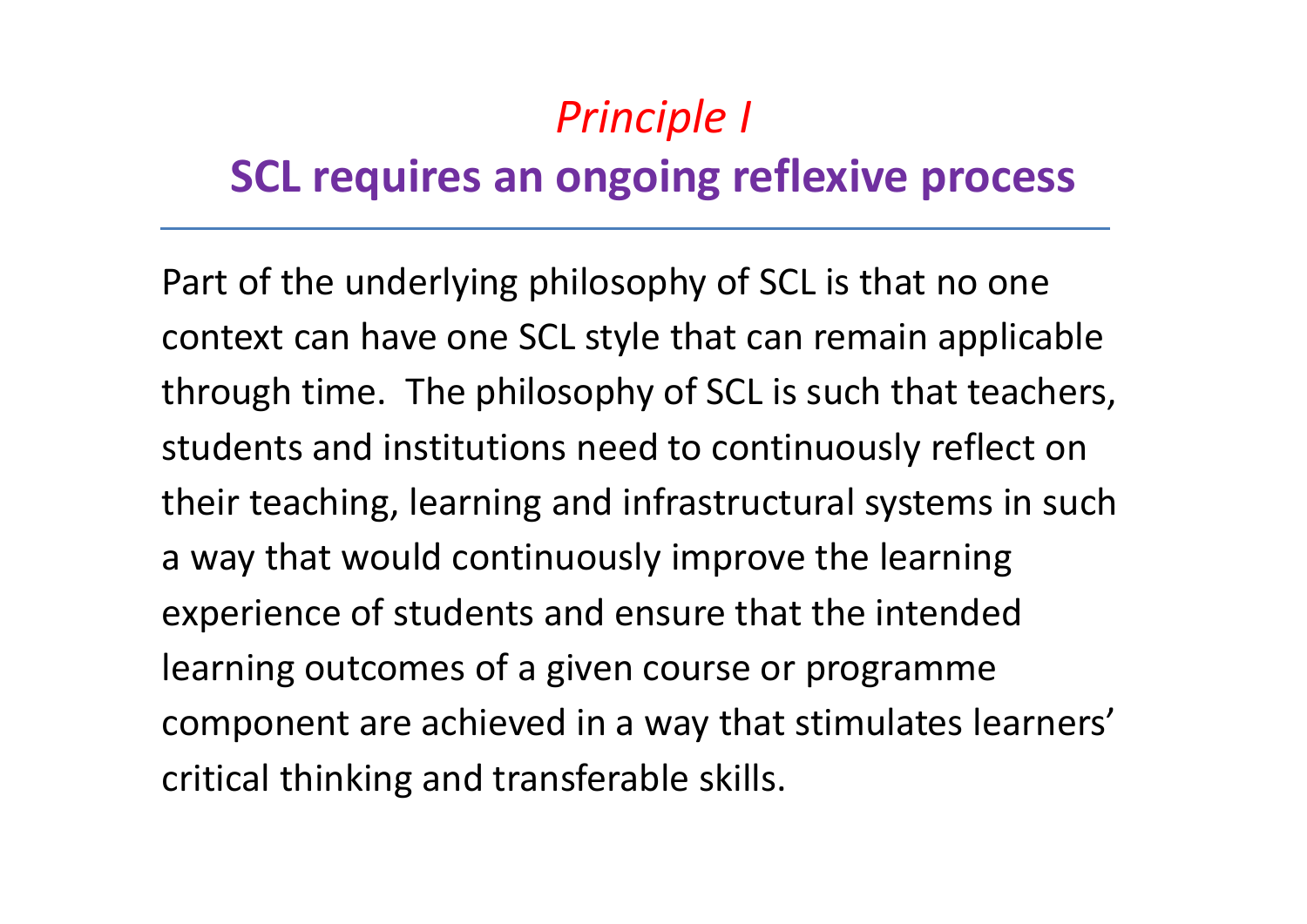

SCL的基礎理念是沒有一個SCL的型式在經過 一段時間後仍能適用。 SCL的哲學理念是在教師教學、學生學習及 機構基礎認施都需要不斷地反思。 ▶經由 這樣的方式, 將能不斷地改進學生的 學習經驗,並確保學生的預期學習成果得以 實現,同時亦可激發學生批判性思考。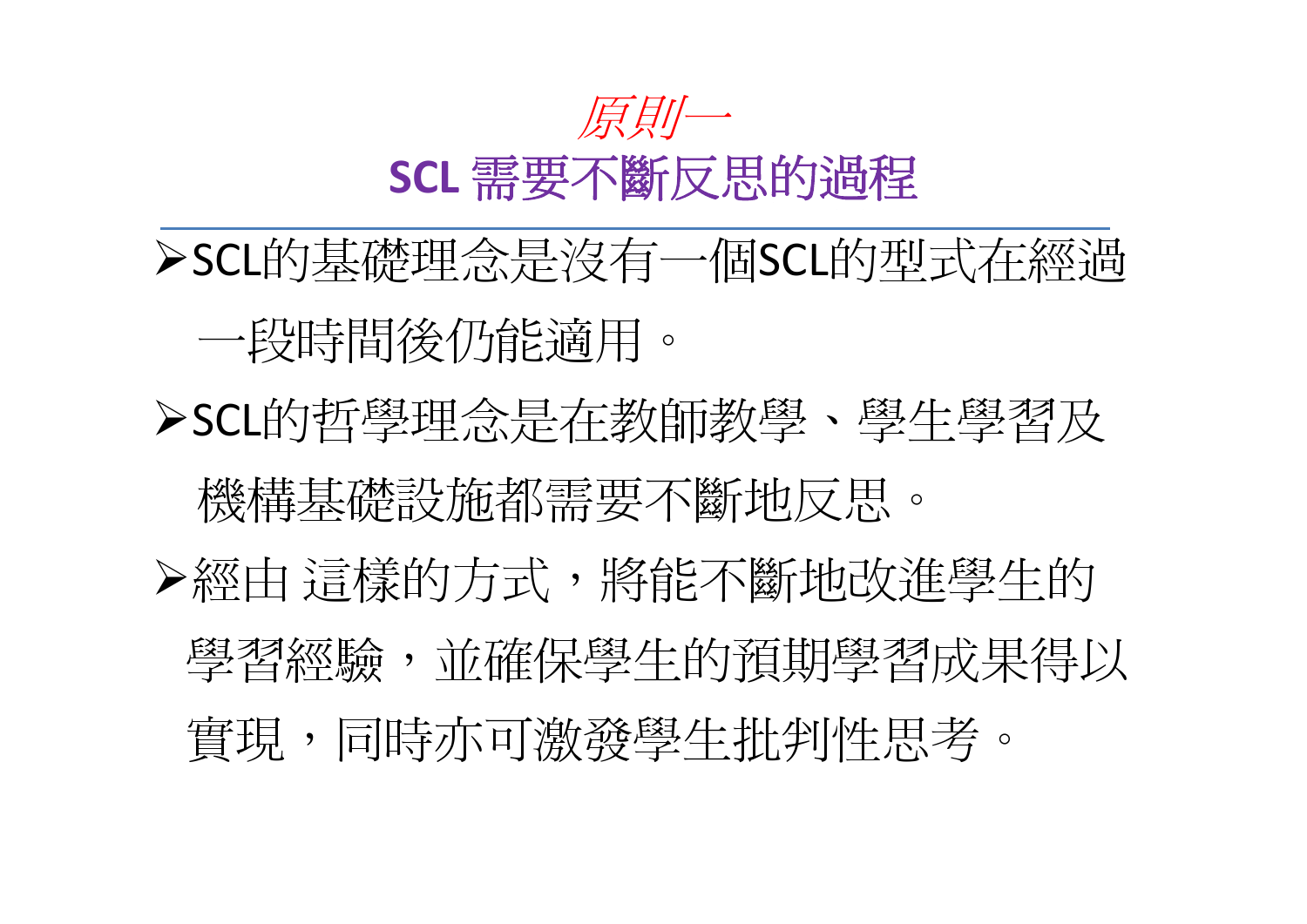### *Principle II*

### **SCL does not have a "One‐Size‐Fits‐All" solution**

A key concept underlying SCL is the realisation that all higher education institutions are different, all teachers are different and all students are different. These all operate in very diverse contexts and deal with various subject‐disciplines. Therefore SCL is <sup>a</sup> learning approach that requires learning support structures which are appropriate to each given context and teaching and learning styles appropriate to those undertaking them.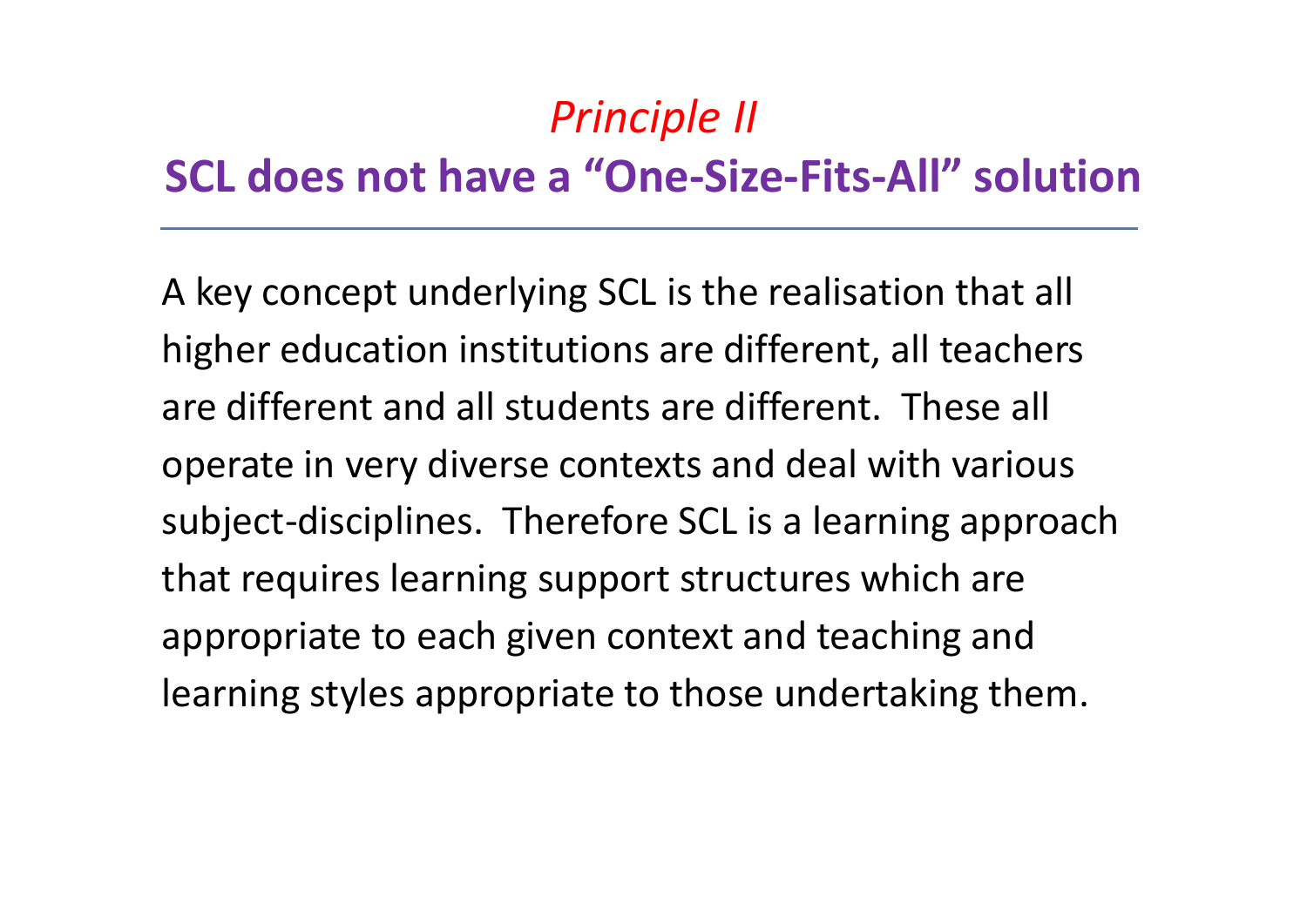## 原則二

### **SCL** 沒有一個適合所有情況的解決方案

SCL關鍵的基本概念在體認到所有高等教育 機構、教師及學生都有所不同。 **>SCL**是一個學習取向,它需要學習支持架構, 且此架構能適合於教學及學習風格。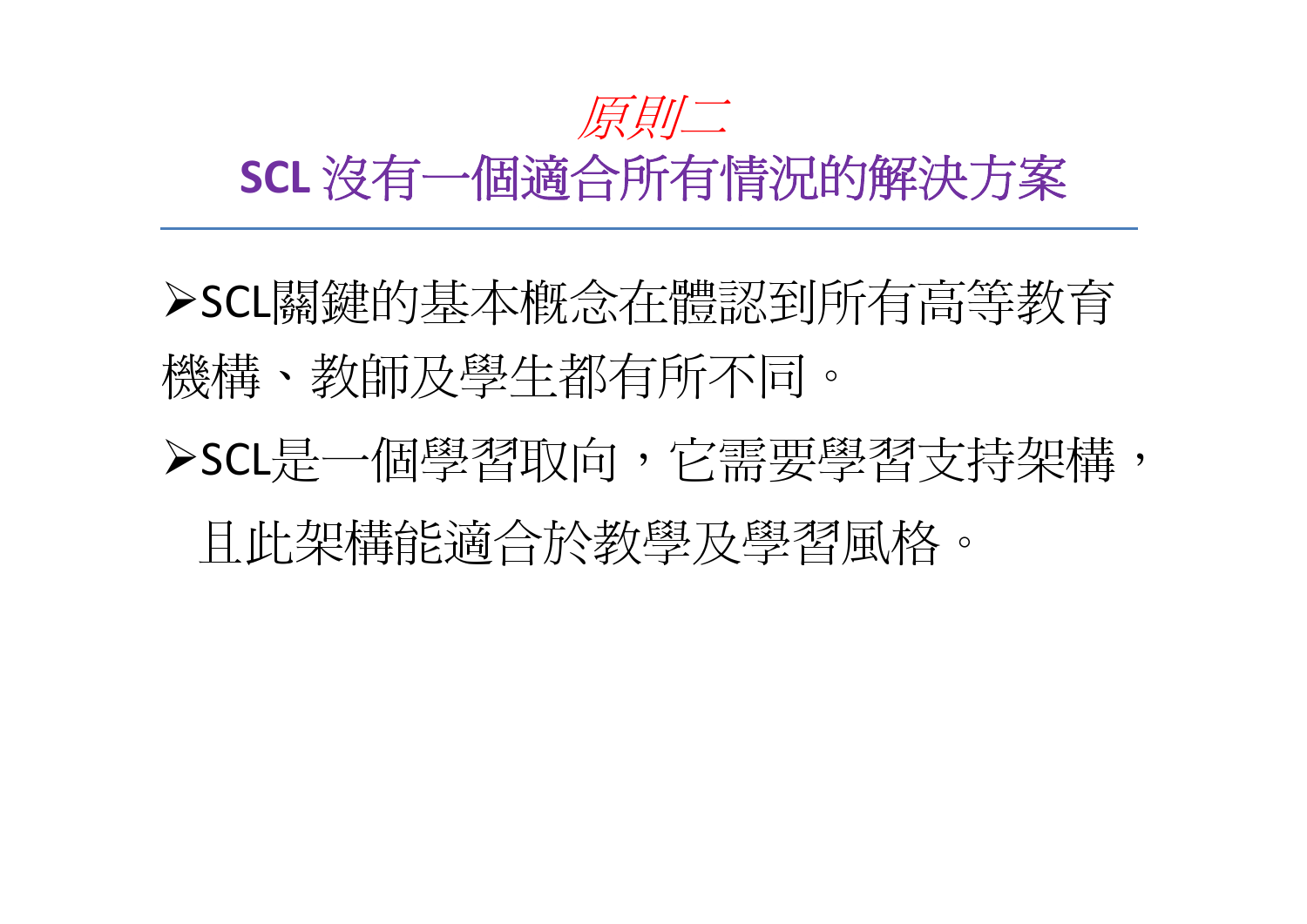## *Principle III* **Students have different learning styles**

SCL recognises that students have different pedagogical needs. Some learn better through trial and error, others learn through practical experience. For some learners much is learned by reading literature, others need to debate and discuss theory in order to understand it.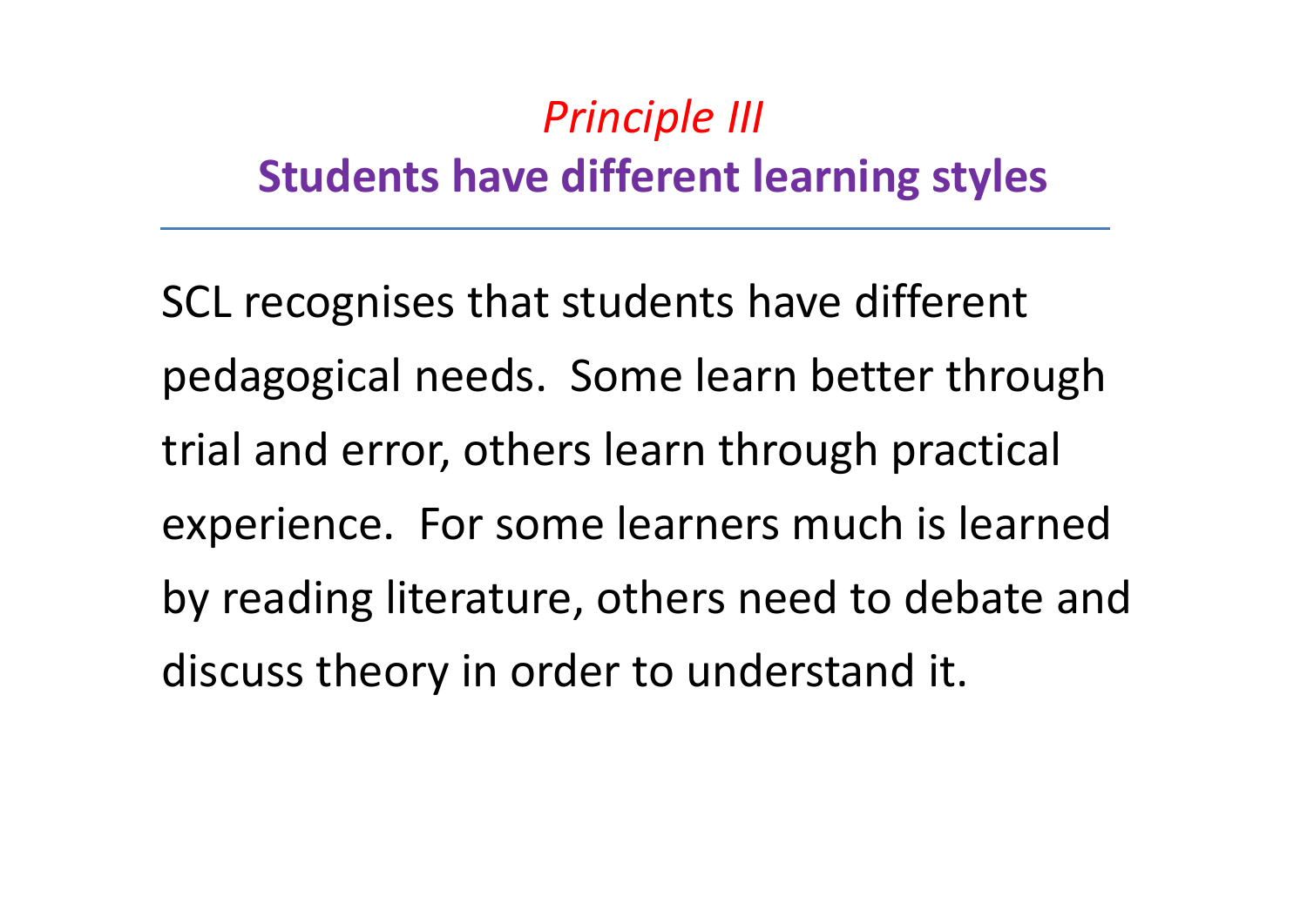

SCL清楚學生需有不同的教學方法。

▶有些需透過嘗試錯誤才能學得更好;有些則 需經由實做經驗中學習。

某些是經由閱讀來學習;有些則需要經由辨

論及討論才能瞭解其中道理。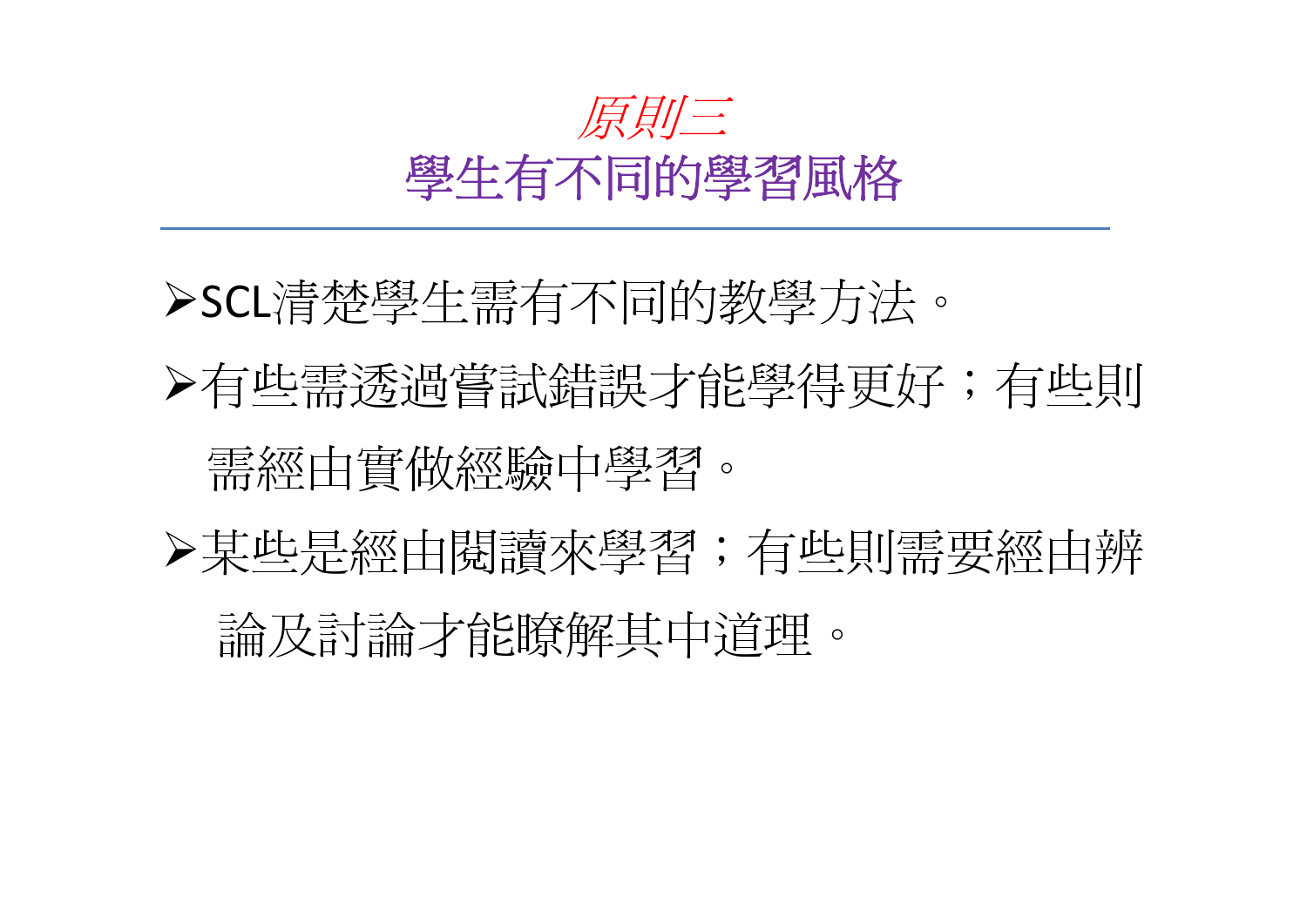### *Principle IV*

### **Students have different needs and interests**

All students have needs that extend beyond the classroom. Some are interested in cultural activities, others in sports or in representative organisations. Students can have children or can be faced with psychological conditions, illness or disability.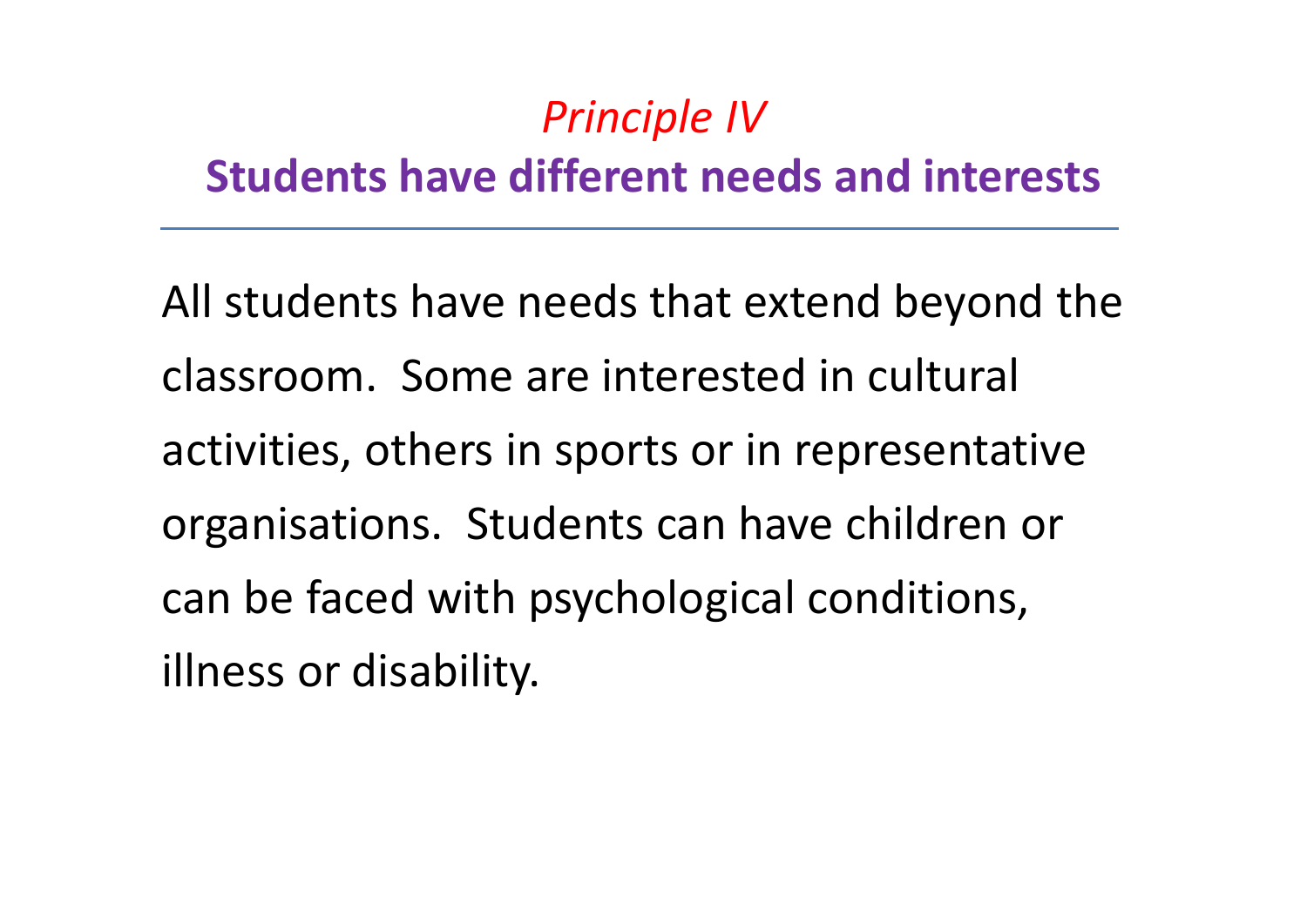

▶有些學生對文化活動有興趣,有些則對運動 或代表性組織有興趣。 學生可能會有孩子,也可能會有心理問題、 疾病或殘疾。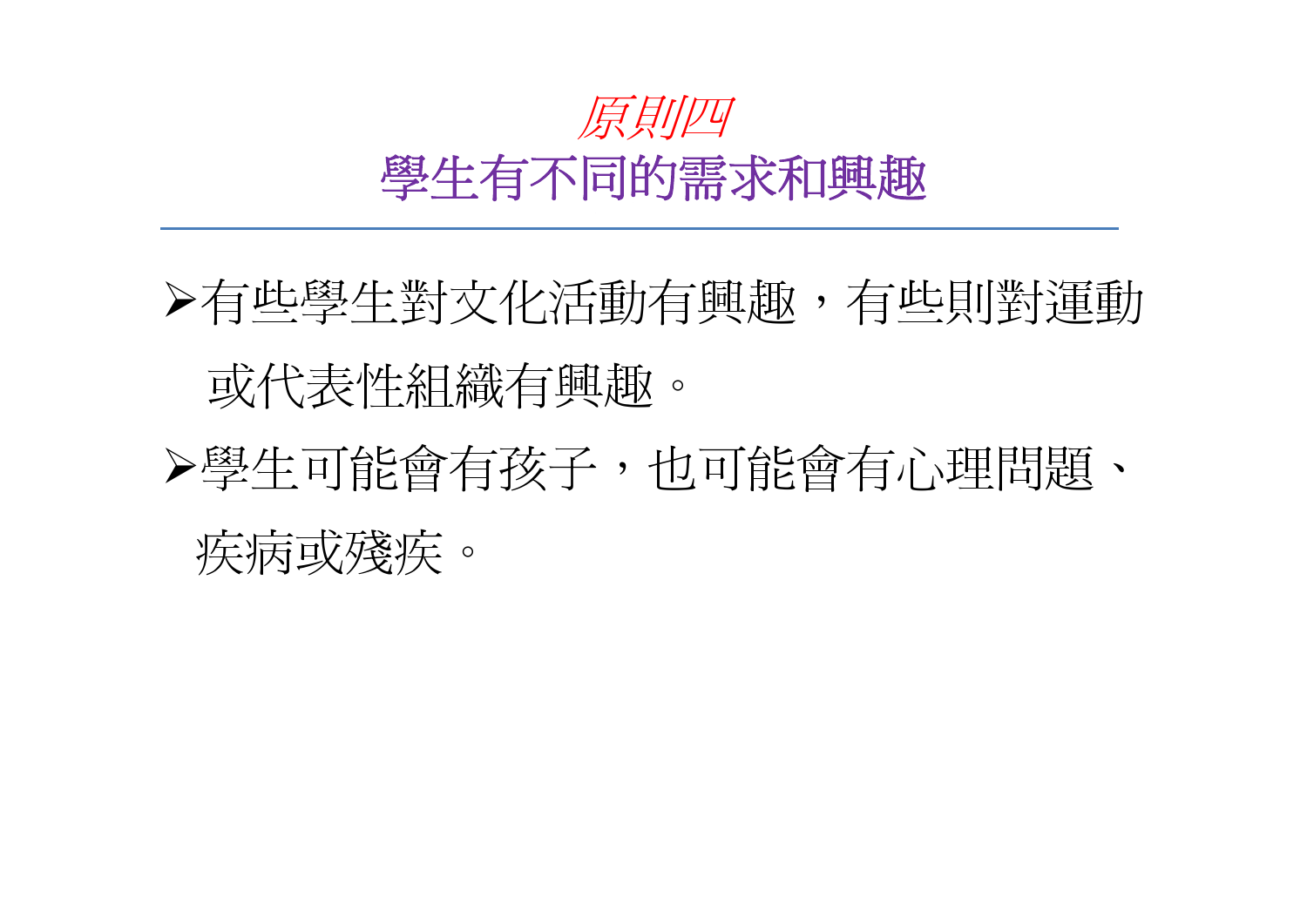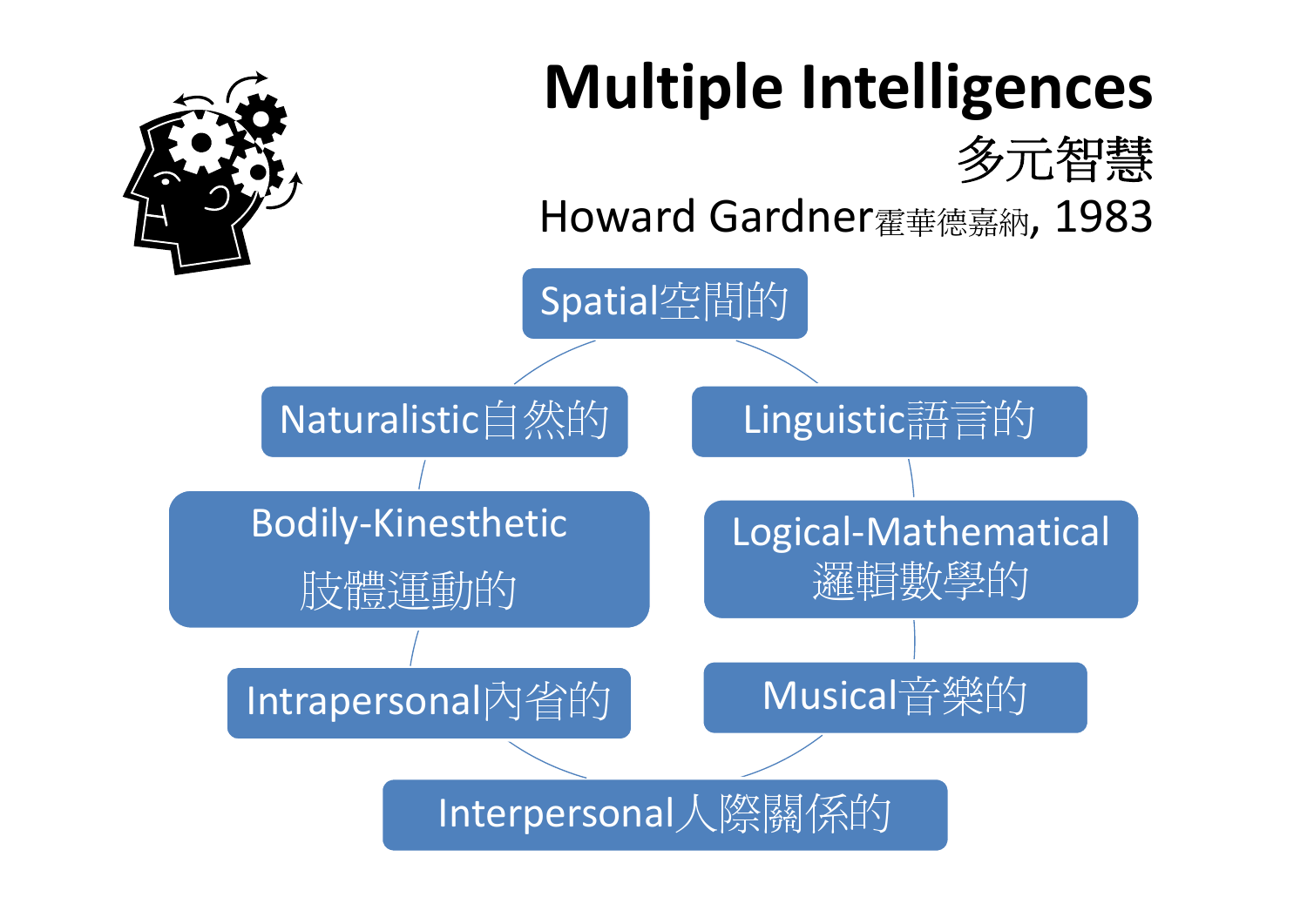### *Principle V* **Choice is central to effective learning in SCL**

Students like to learn different things and hence any offer should involve <sup>a</sup> reasonable amount of choice. Learning can be organised in liberal formats, such as at colleges of liberal arts or choice can be offered in <sup>a</sup> more traditional, disciplinary style.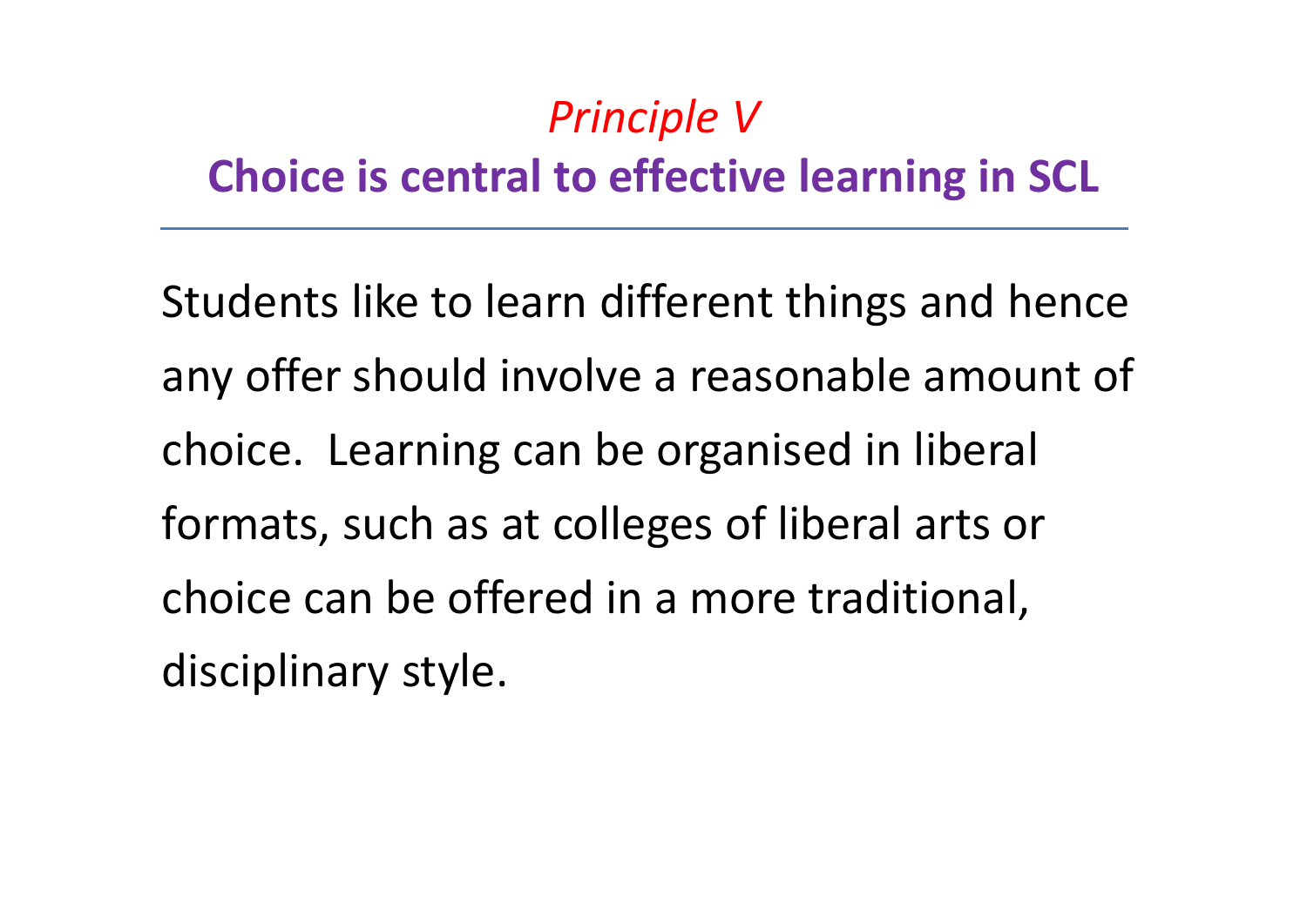

## 學生喜歡學習不同的事物 ,因此在提供給 學生的學習中都應使其有選擇性。 學習可以以自由的形式組織。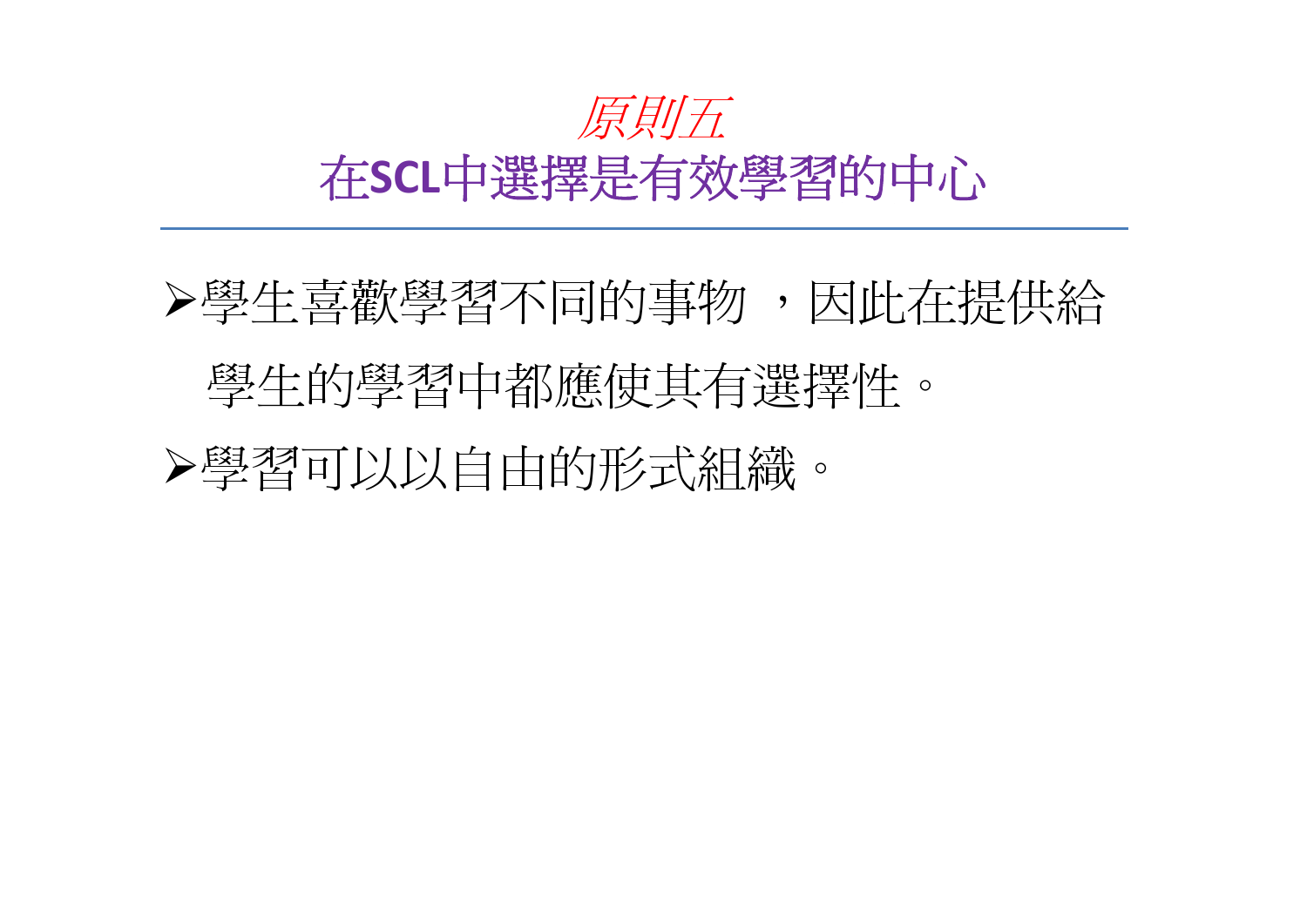### *Principle VI* **Students have different experiences and background knowledge**

Learning needs to be adapted to the life and professional experience of the individual concerned. For instance, if students already have considerable experience in using ITC, there is no point in trying to teach them the same thing again; if they already have considerable research skills, perhaps it would be better to help them in theory. Personal experience can also be used to motivate students, for instance, by allowing students to share <sup>a</sup> personal story to illustrate <sup>a</sup> point.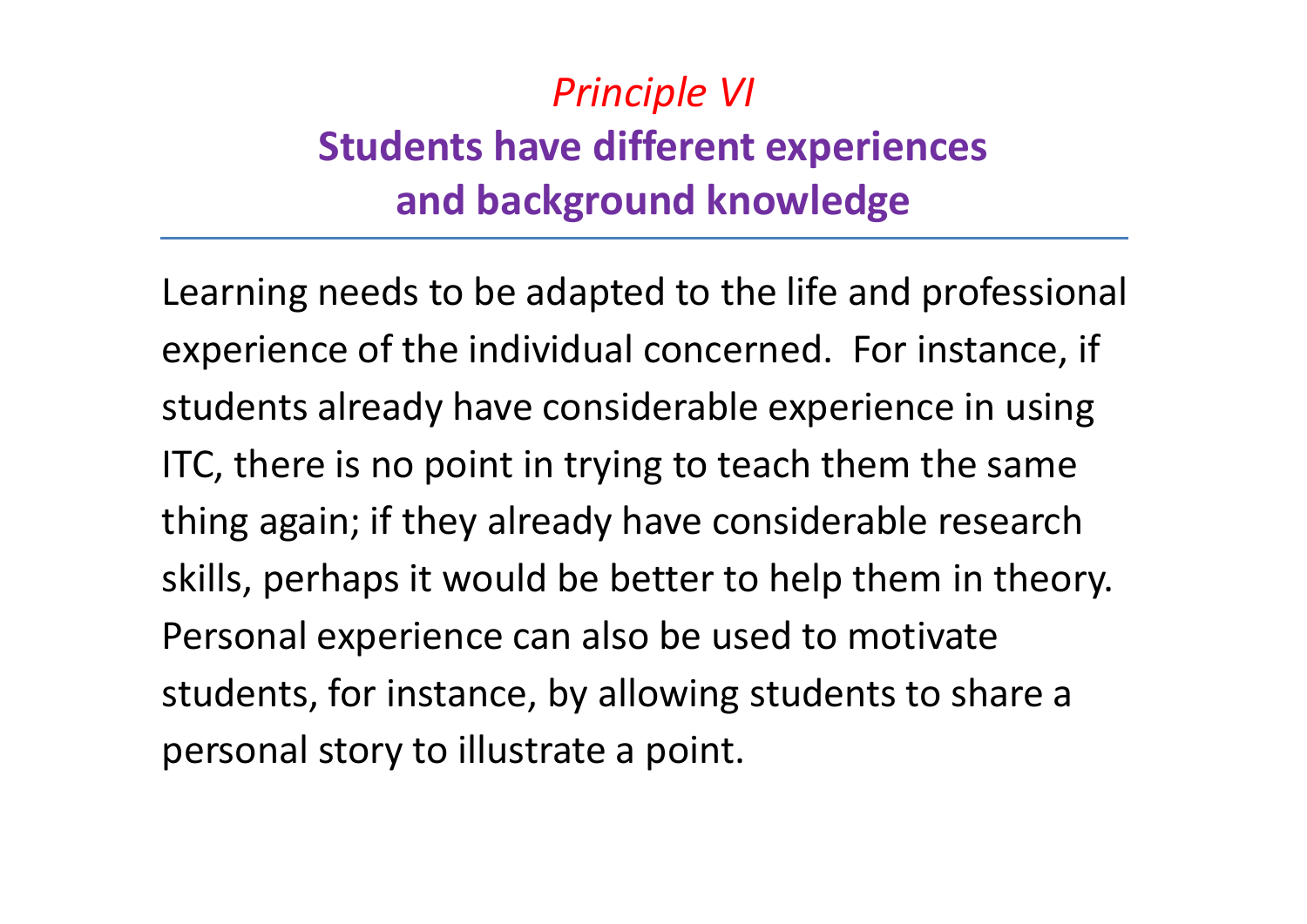

學習需能適合個人的生活和經驗。

若學生們在某方面已具備相當的經驗,就無 需再去教他們相同的事。

個人的經驗也可以用來激勵學生,比如,讓 學生分享個人的故事。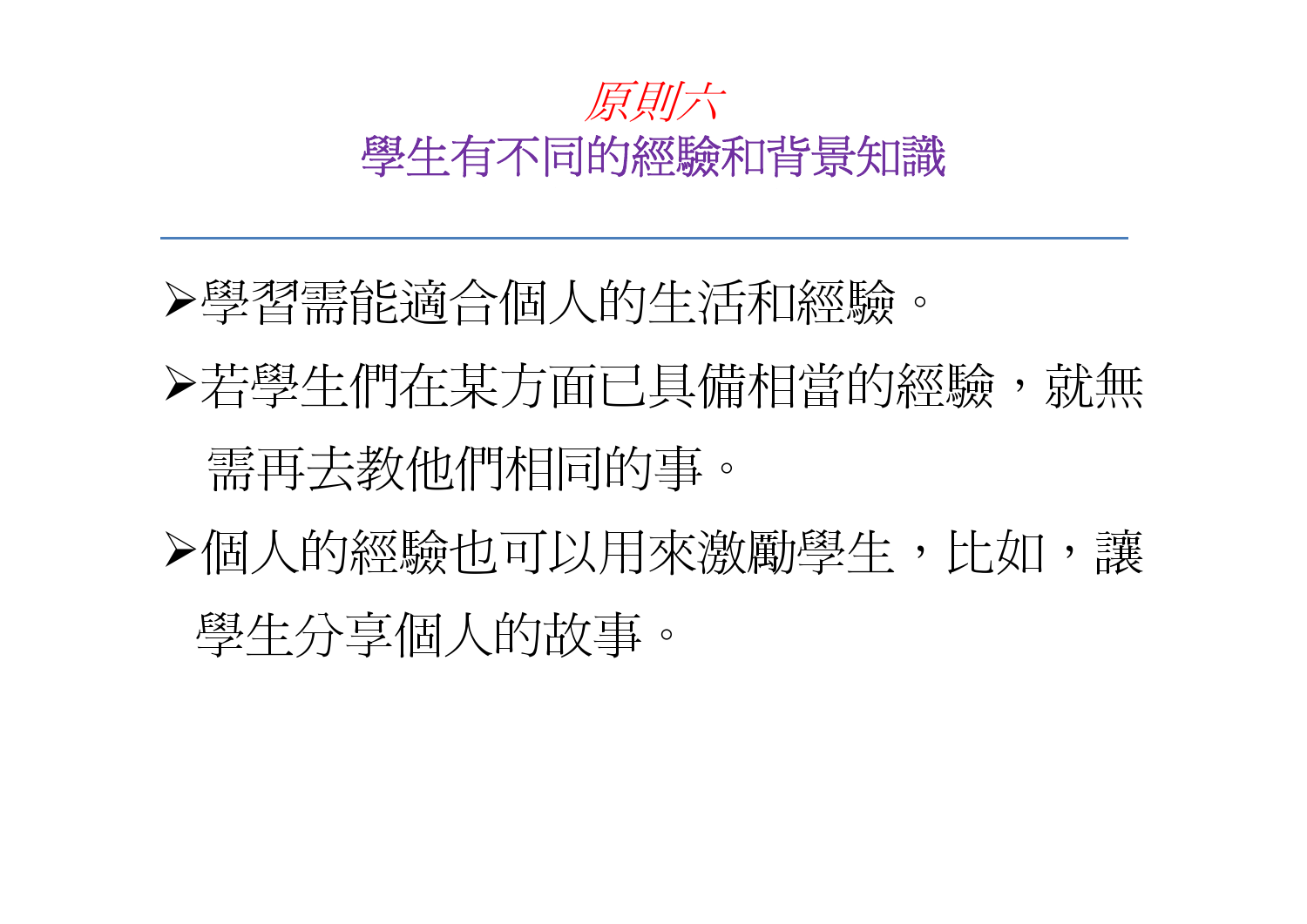### *Principle VII*

#### **Students should have control over their learning**

Students should be given the opportunity to be involved in the design of courses, curricula and their evaluation. Students should be seen as active partners who have <sup>a</sup> stake in the way that higher education functions. The best way to ensure that learning focuses more on students is by engaging students themselves in how their learning should be shaped.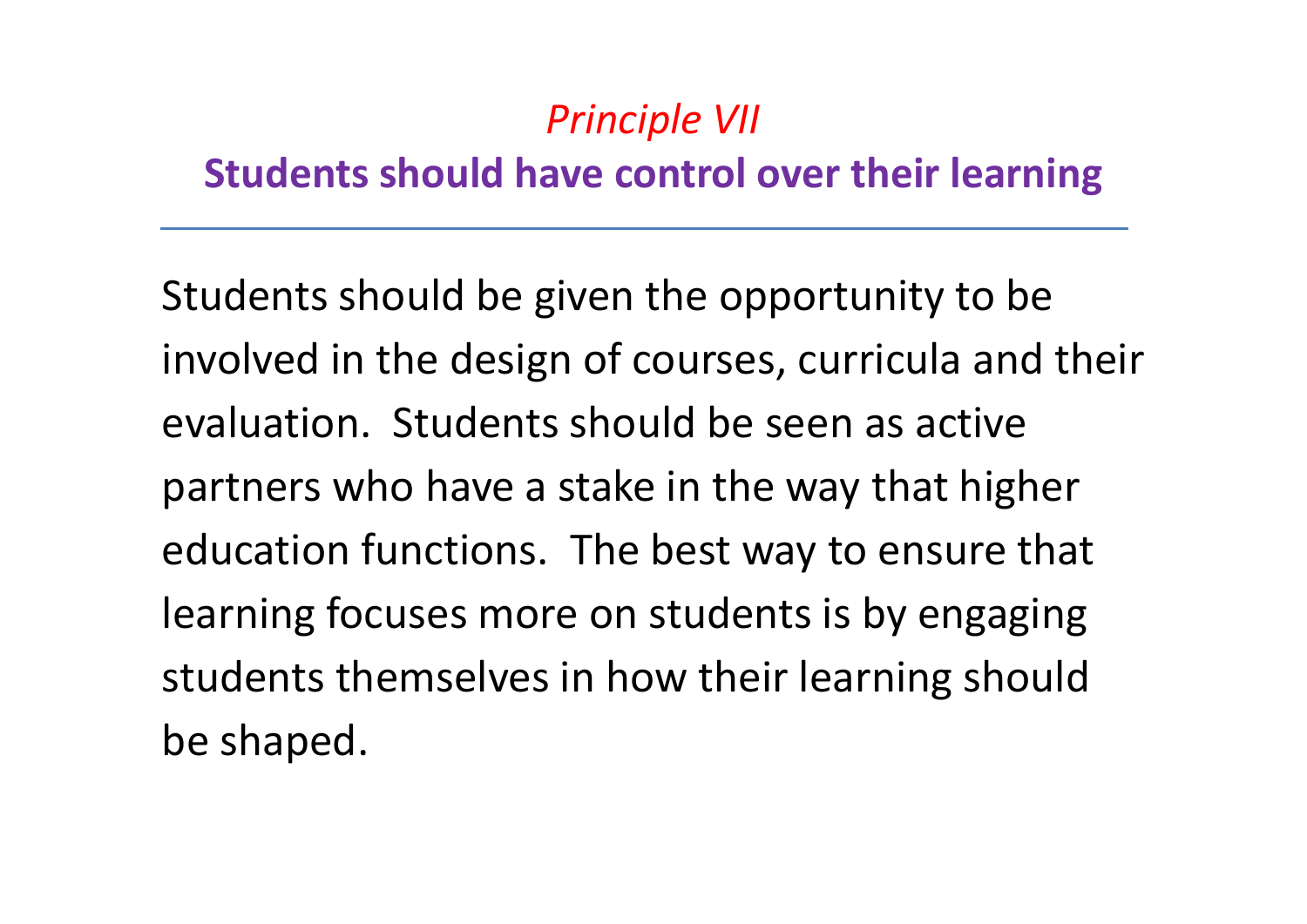

## 學生應有機會參與課程及評量的設計過程。 確保學習能更聚焦於學生的最佳辦法是使其 參與學習設計。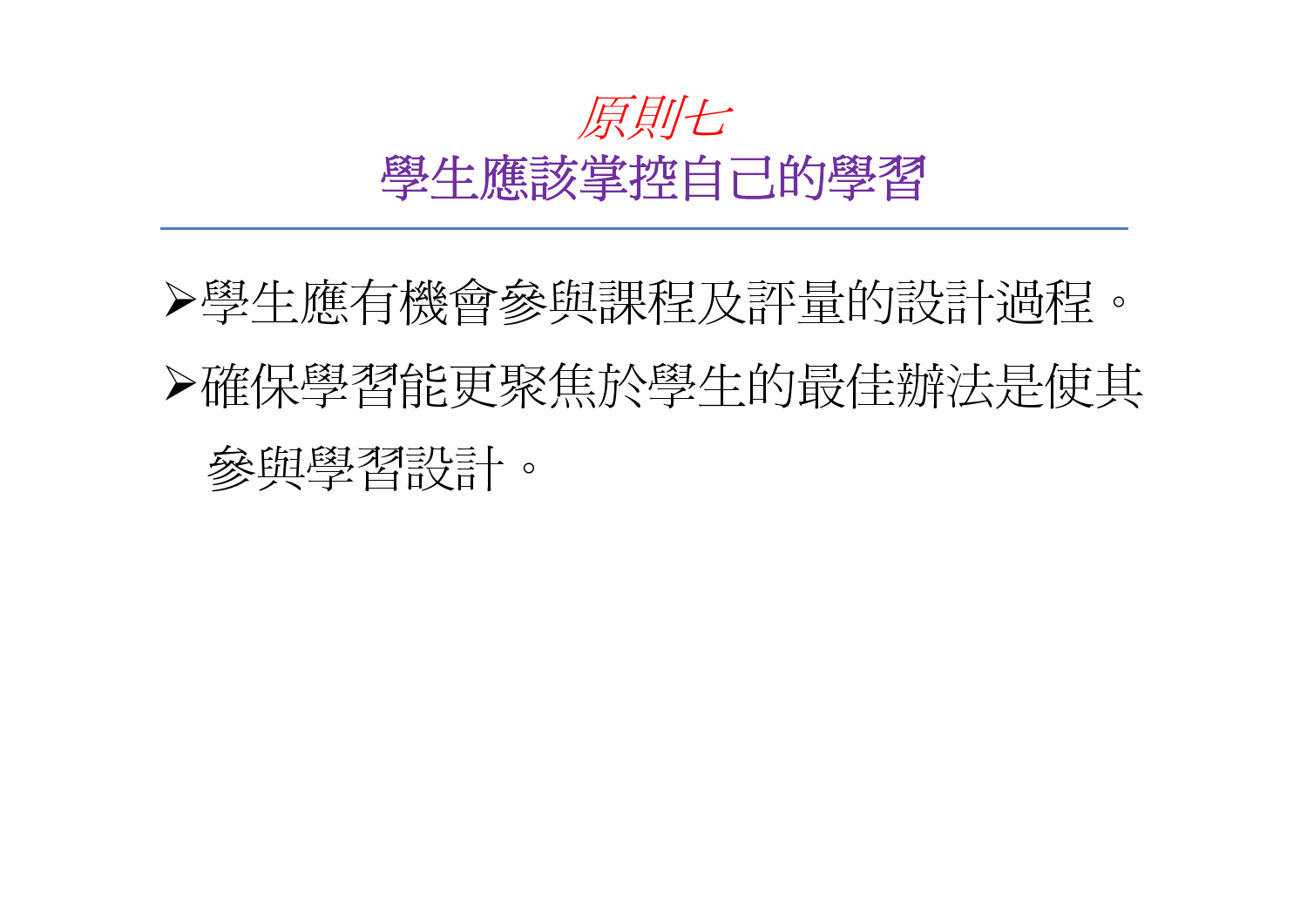## *Principle VIII* **SCL is about "Enabling" not "Telling"**

In simply imparting facts and knowledge to students (telling) the initiative, preparation and content comes mainly from the teacher. The SCL approach aims to give the student greater responsibility enabling the student to think, process, analyse, synthesise, criticise, apply, solve problems, etc.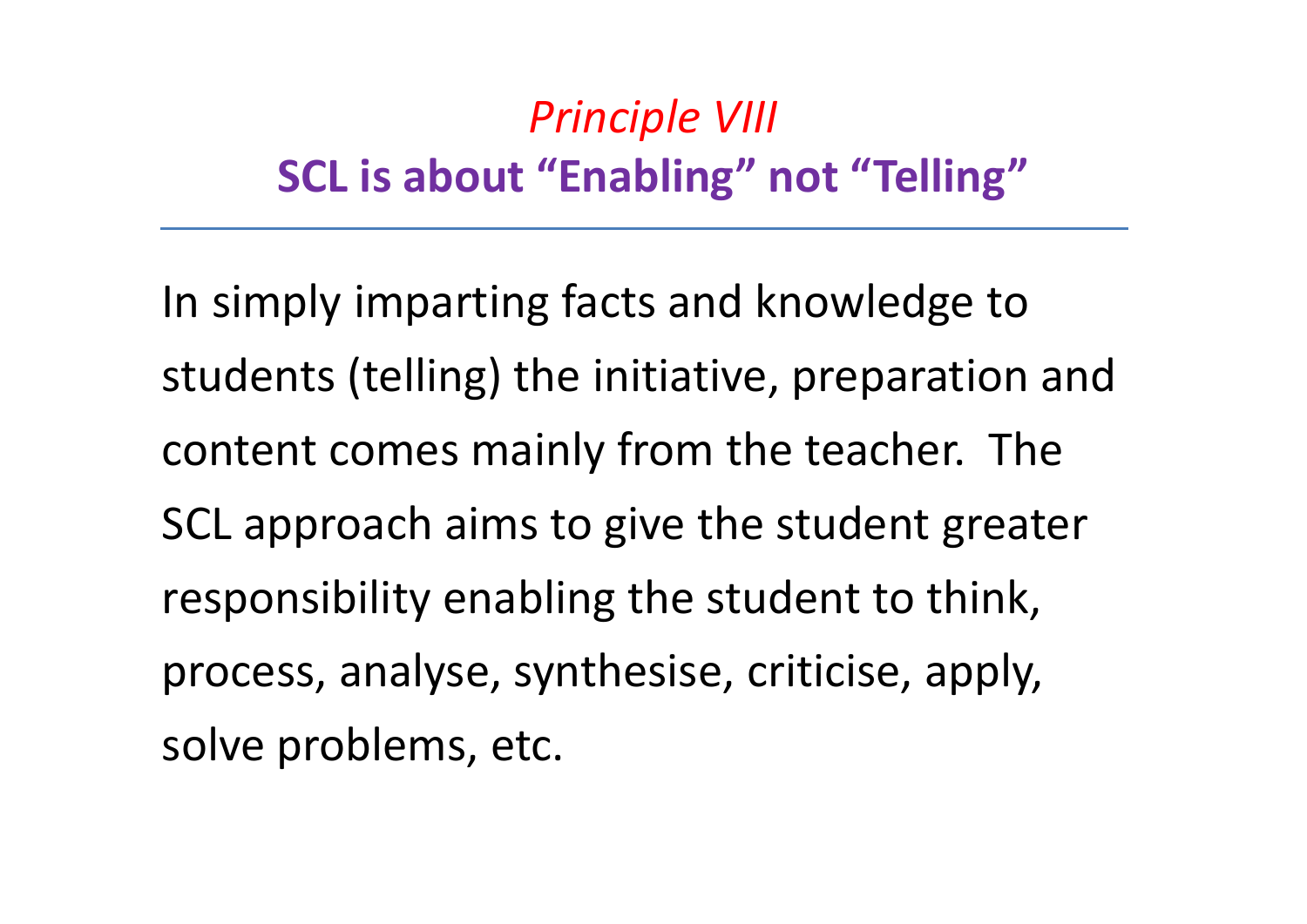

## SCL旨在給學生更大的責任,使他們能思考、 處理、分析 、綜合 、批判 、應用及解決問 題等等。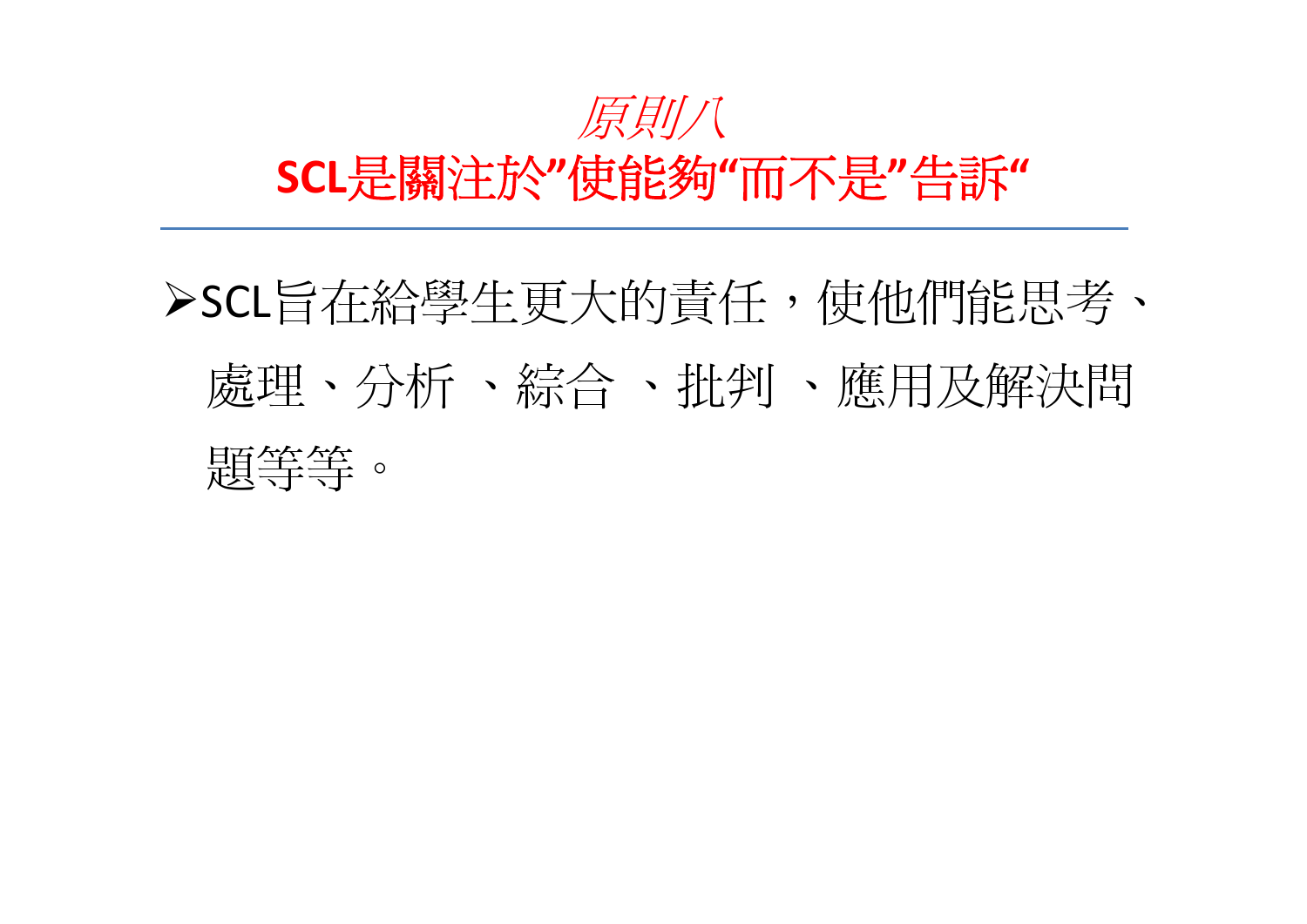### *Principle IX* **Learning needs cooperation between students and staff**

It is important that students and staff cooperate to develop a shared understanding both of the problems experienced in learning, as well as their problems as stakeholders within their given institution, jointly proposing solutions that might work for both groups. In the classroom, such cooperation will have <sup>a</sup> positive effect as the two groups increasingly come to consider each other as partners. Such a partnership is central to the philosophy of scl which sees learning as taking place in <sup>a</sup> constructive interaction between the two groups.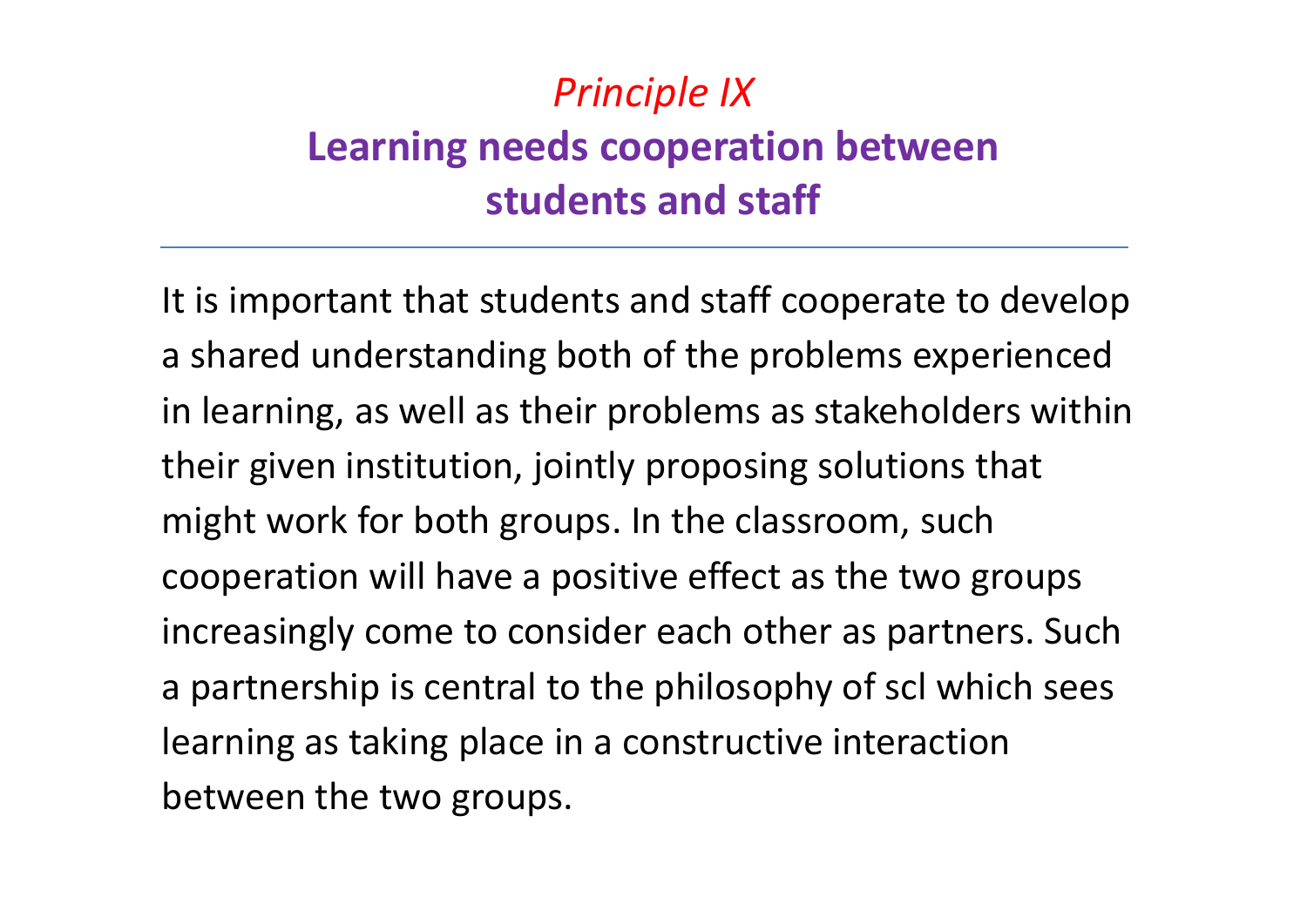

學生和教師共同合作去找出在學習上所面臨 的問題,並一起找出有效的解決方法。 這樣的合作將會有正向效果,使這兩個團體 逐漸地將彼此視為是夥伴。 **>如此的夥伴關係即SCL的哲學中心思想, 它** 認為學習是發生在這兩個團體有建設性的互 動中。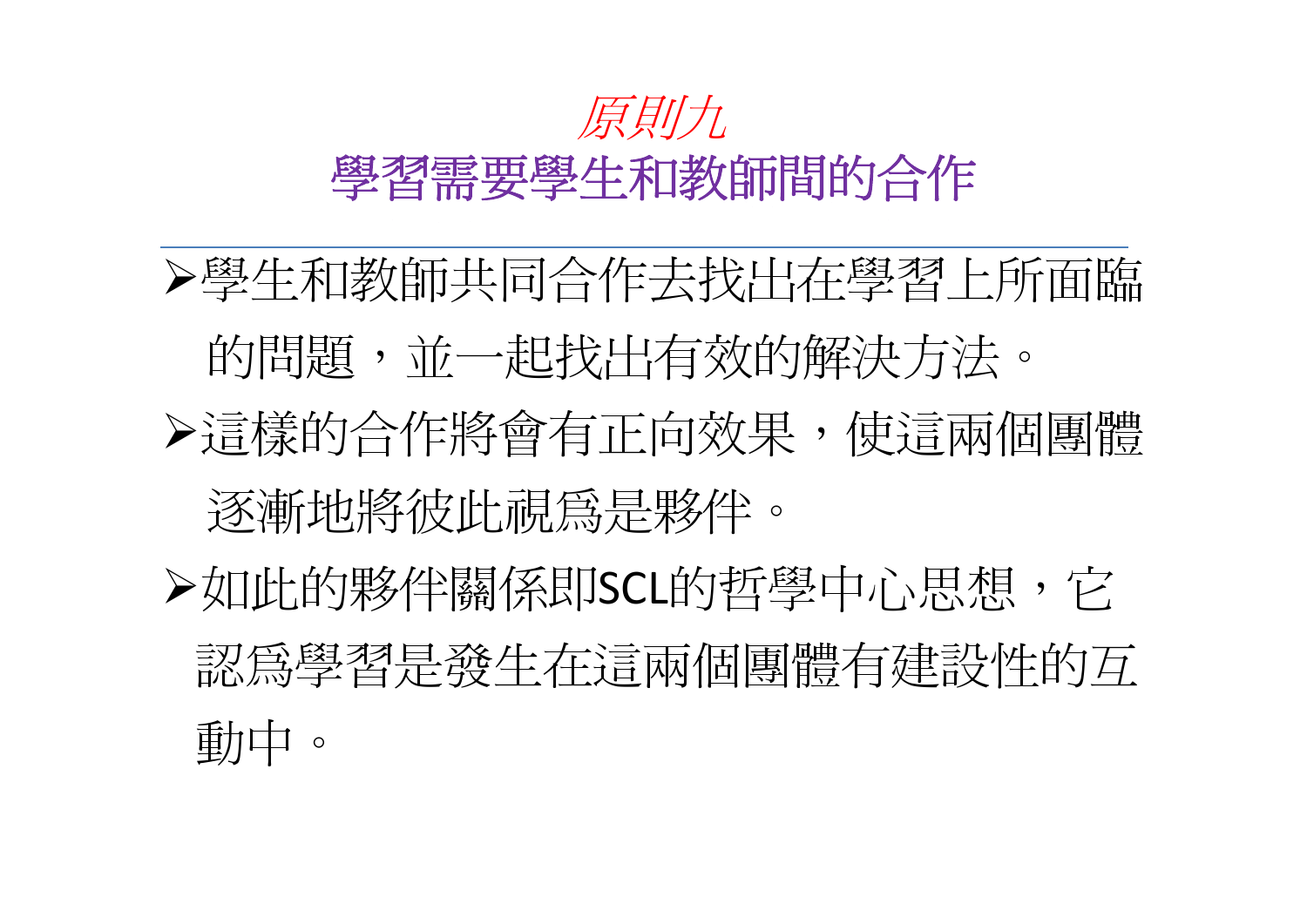



1. Each small group will be assigned <sup>a</sup> Principle. First reflect by yourself, then share in your group.

每一組會被指定一項原則, 首先請你自己先反思, 然後 再於小組中分享

2. How would this Principle benefit students at your school?

在你的學校中這個原則如何能使學生受益?

3. What would need to change to practice this Principle?

在實施這個原則時有什麼需要改變?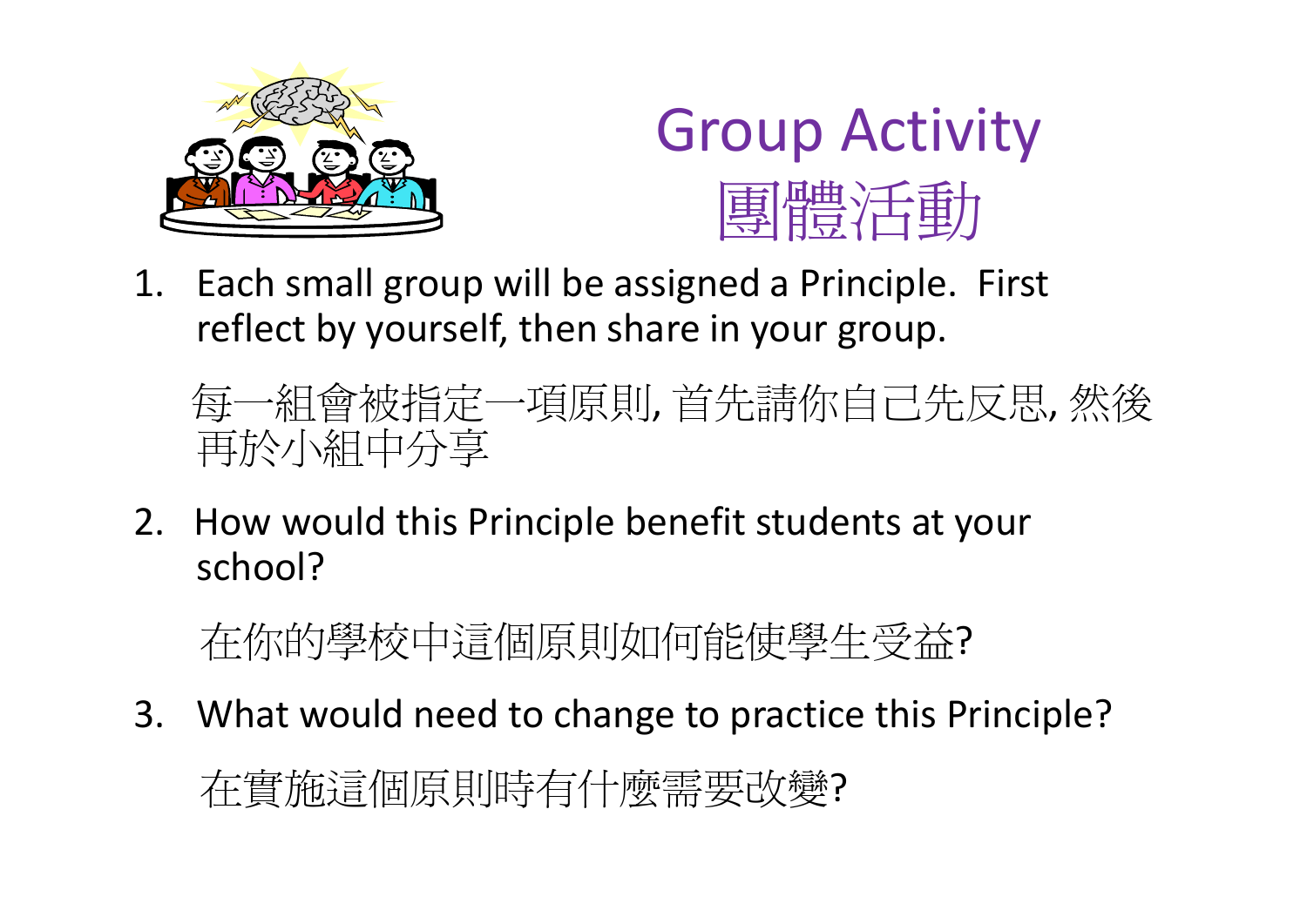# **Bloom's Taxonomy of Learning** Higher Order Timbers **Creating** Longin Order Timbing **;lEvaluating**

**Analyzing**

**Applying**

**Understanding**

**Remembering**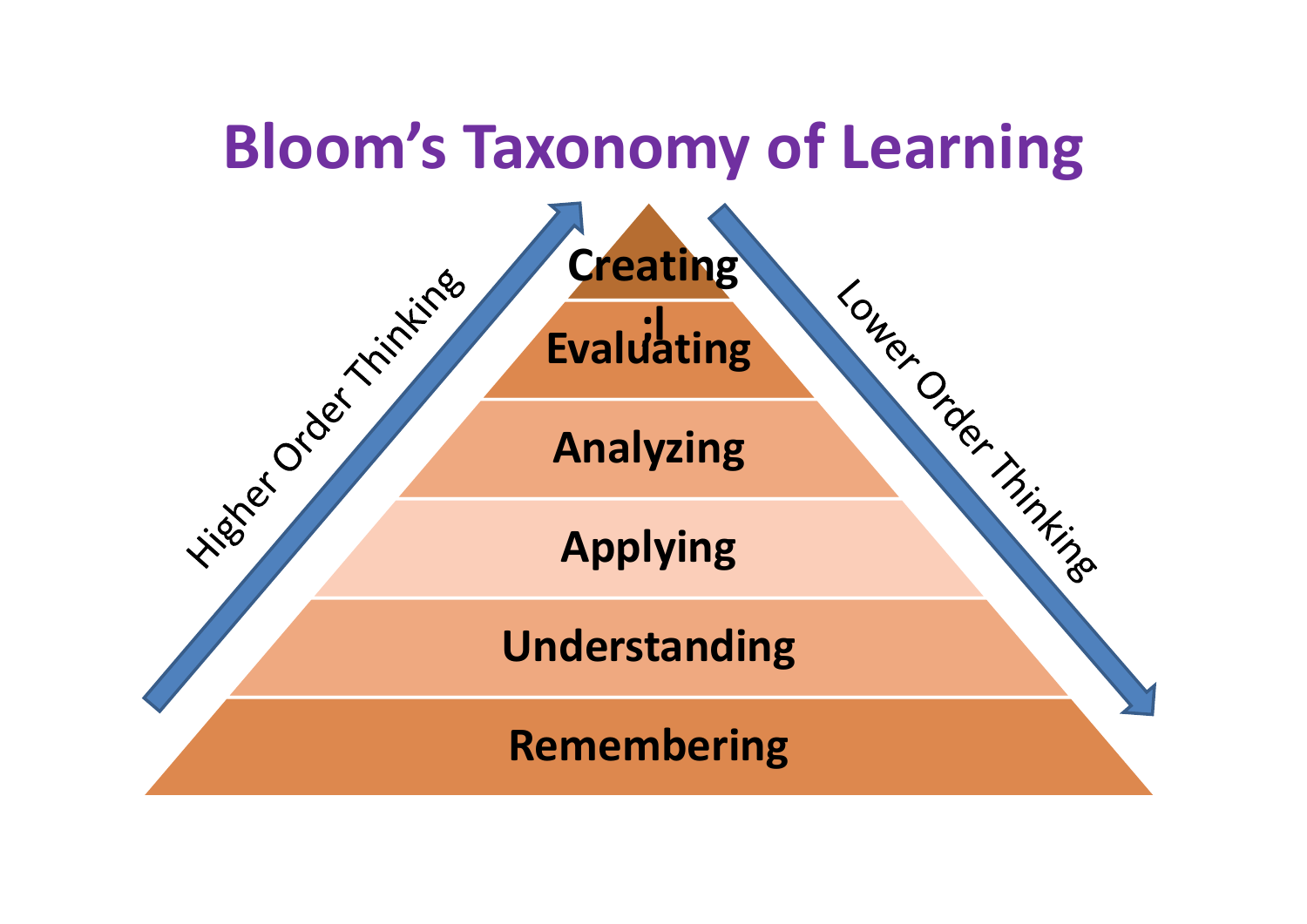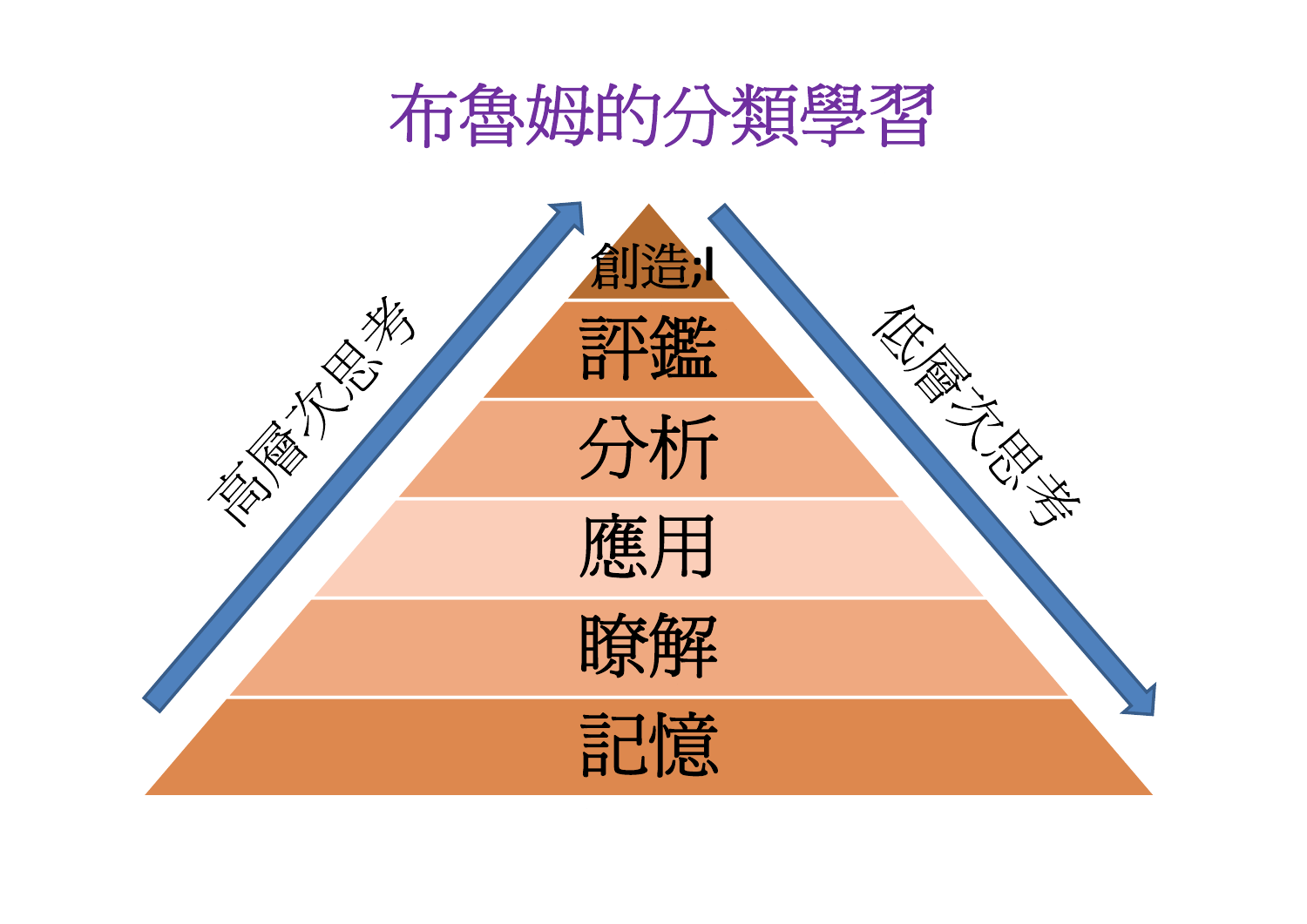## Level 1: Remembering記憶



- Recognizing認識
	- •Listing列清單
- Describing描寫
- Identifying辨識
- $\bullet$ • Retrieving想起
- Naming說出
- Locating找出
- $\bullet$ Finding發現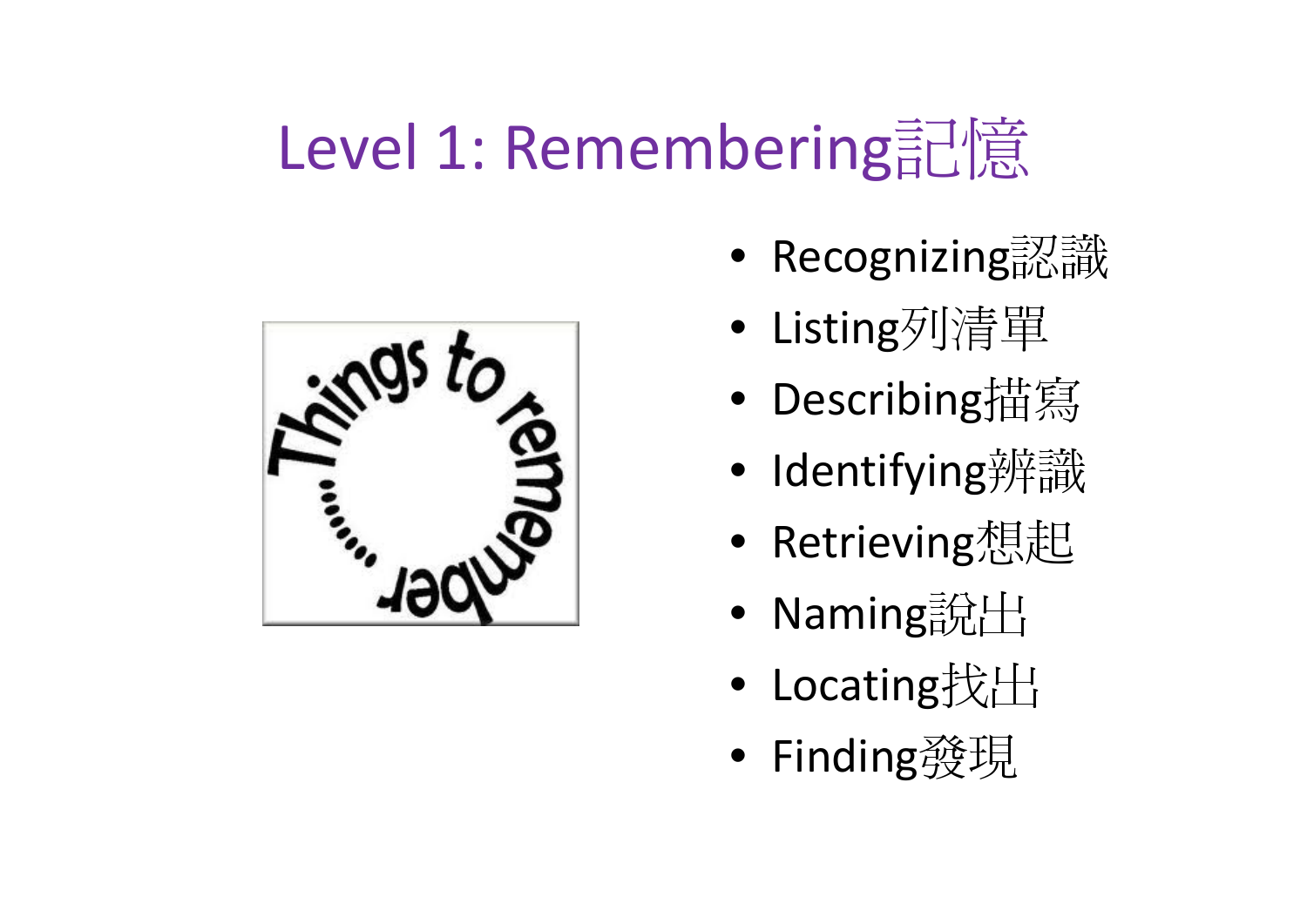## Level 2: Understanding瞭解



- •Interpreting說明
- Summarizing總結
- Inferring推論
- $\bullet$ Paraphrasing釋義
- Classifying
- Comparing
- Explaining
- Exemplifying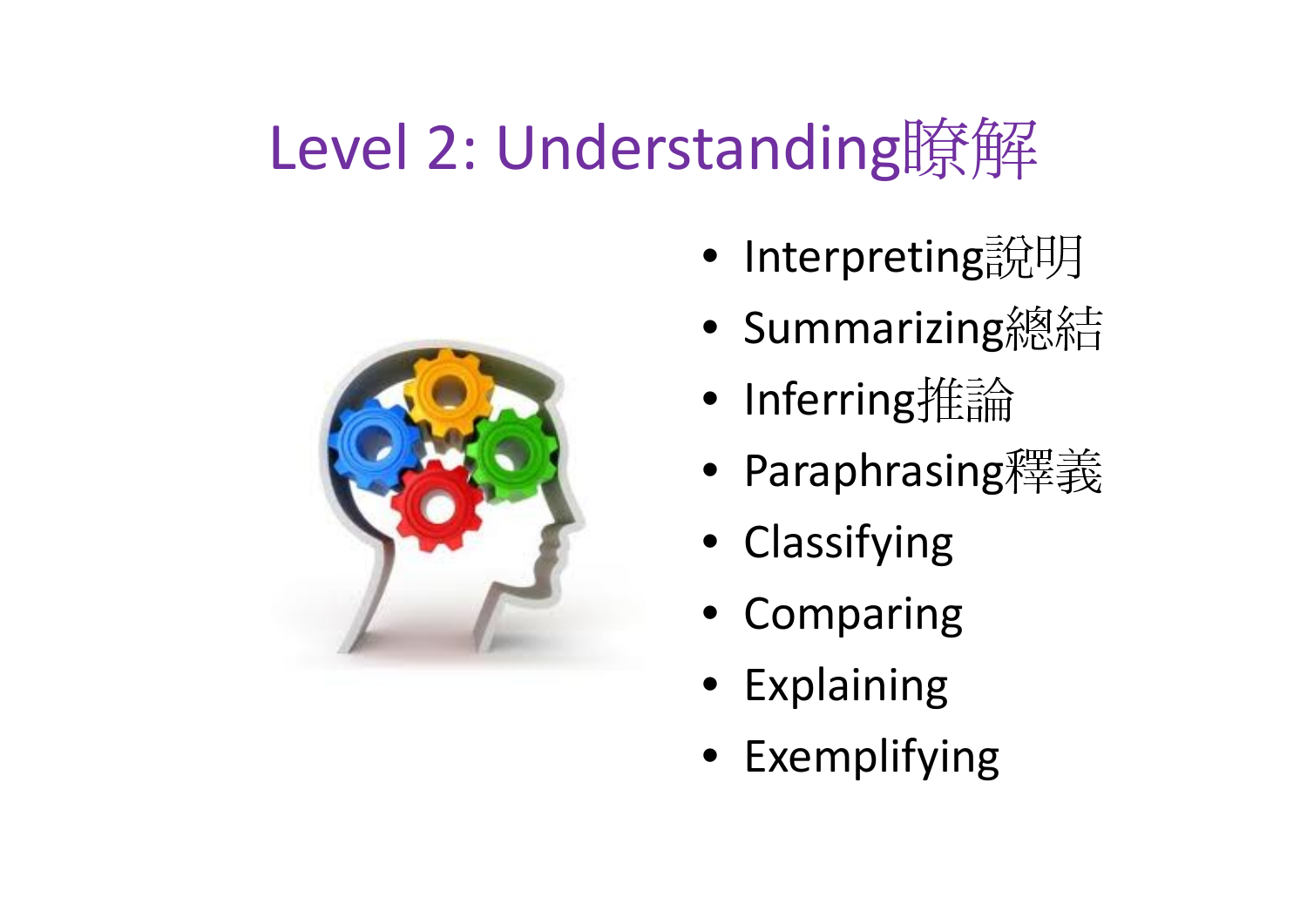## Level 3: Applying應用



- Implementing執行
- $\bullet$ Carrying out實行
- Using使用
- Executing履行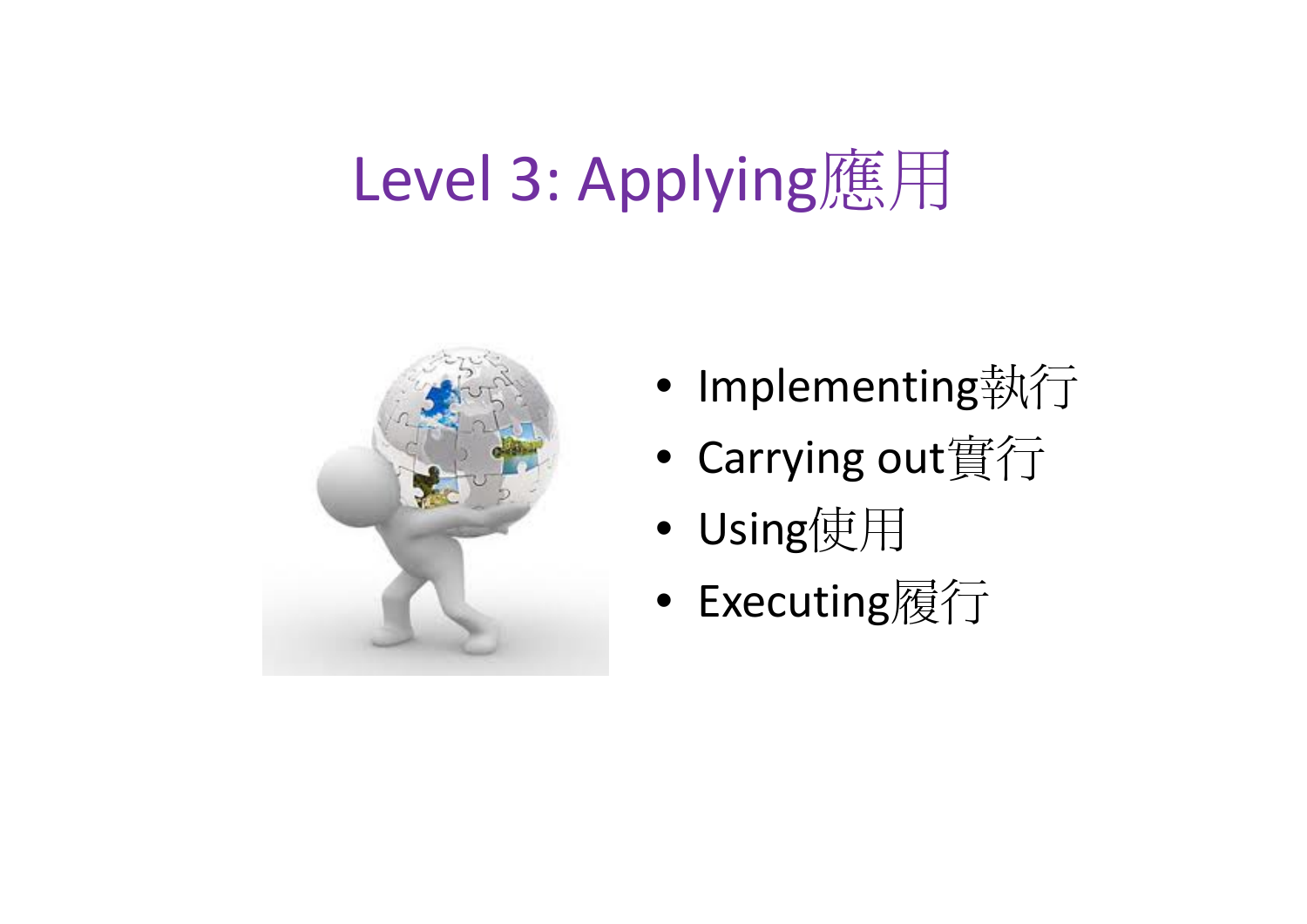## Level 4: Analyzing分析



- Comparing比較
- •Organizing組織
- Deconstructing解構
- $\bullet$ • Attributing歸因
- Outlining概述
- $\bullet$ Finding發現
- Structuring組織
- $\bullet$ Integrating整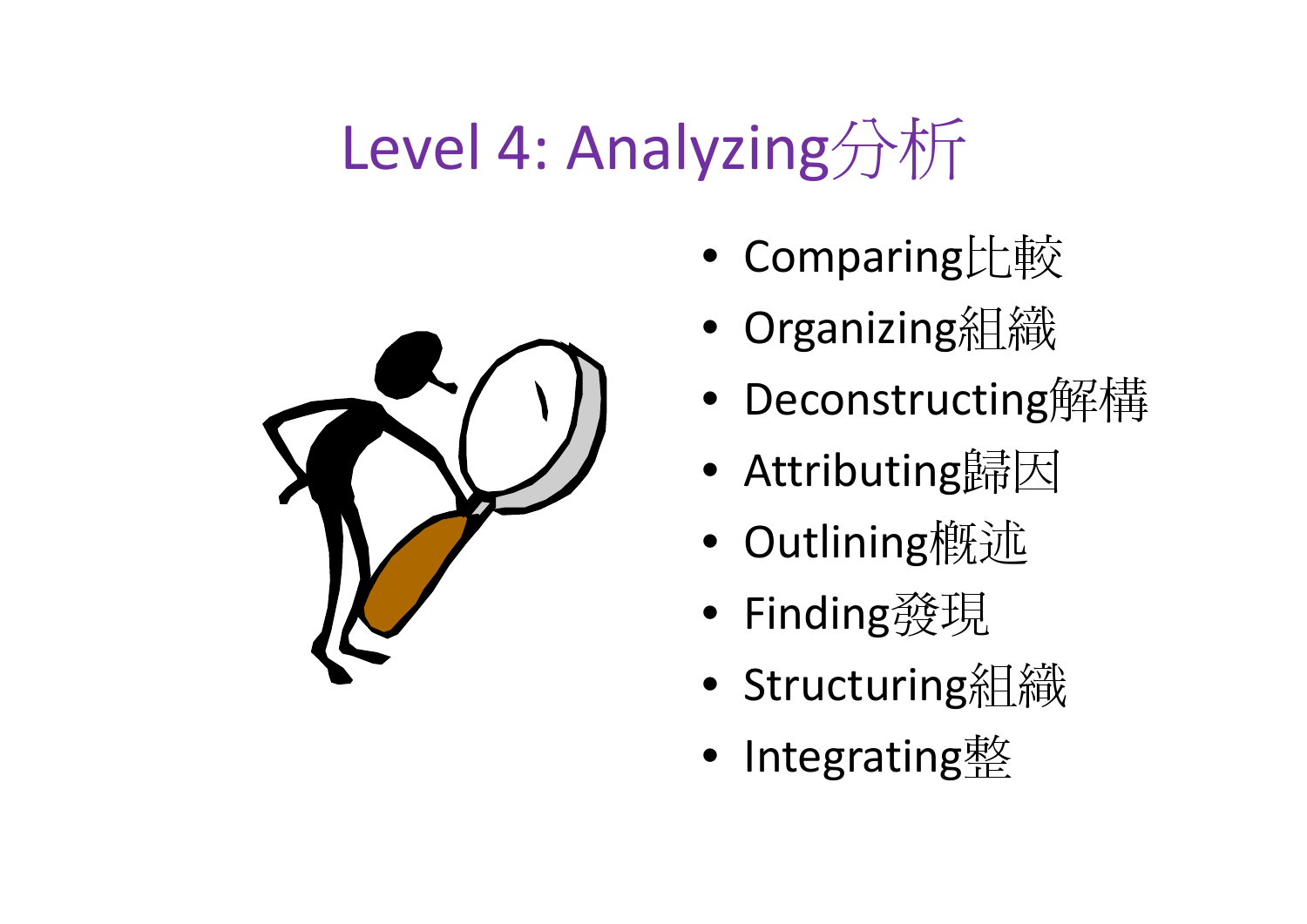## Level 5: Evaluating評鑑

- $\bullet$ Checking檢查
- $\bullet$ • Hypothesizing假設
- Critiquing批判
- $\bullet$ Experimenting嘗試
- Judging評定
- $\bullet$ Testing考驗
- Detecting發覺
- $\bullet$ Monitoring監督